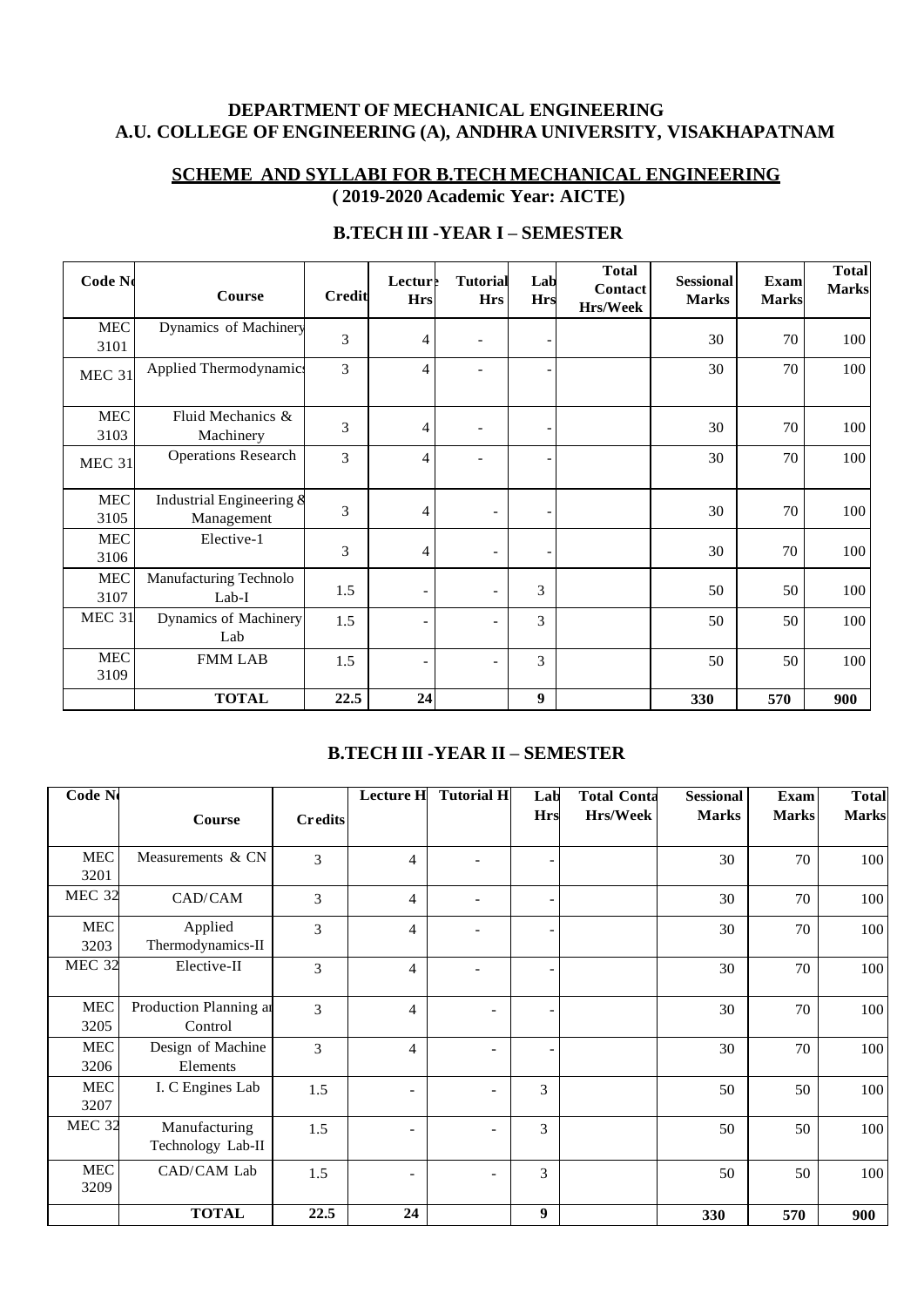# **Third Year 1 st Semester**

# **MEC- 3101 DYNAMICS OF MACHINERY**

(Effective fromthe batch admitted during 2019-2020- AICTE)

Periods/week: 4 Th Ses. : 30 Exam : 70 Examination (Theory): 3hrs. Credits : 3

# **SYLLABUS:**

**Gyroscopic Couple and Precessional Motion**: Precessional and angular motion- gyroscopic couple- effect of gyroscopic couple on an aero plane and on a naval ship, stability of a four wheel vehicle moving in a curved path, stability of a two-wheel vehicle taking a turn.

**Cams:** Classification of followers and cams- Definitions- Motions of the follower- Uniform velocity- Simple harmonic motion- Uniform acceleration and retardation- Displacement- Velocity and acceleration diagrams. Construction of cam profiles- Cam with knife edged follower and roller follower- Cams with specified contours- Tangent cam with roller follower- Circular arc cam with flat faced follower.

**Toothed gearing**: Classification of toothed wheels, technical terms, conditions for constant velocity ratio of toothed wheels- Law of gearing- Velocity of sliding of teeth, forms of teeth- Length of contact, arc of contact, interference in involute gears, minimum number of teeth required on pinion to avoid interference- Methods of avoiding interference- Helical gears, Spiral gears- Efficiency of spiral gears.

**Gear Trains**: Types of gear trains- Simple, compound, reverted and epicyclic gear trains- Velocity ratio of epicyclic gear train- Tabular method- Algebraic method- Torques and tooth loadsin epicyclic gear trains.

**Balancing of Rotating and Reciprocating Masses**: Balancing of a single rotating mass in thesame plane and by two masses in different planes, balancing of several masses revolving in the same plane-Balancing of several masses revolving in different planes- Primary and secondary unbalanced forces of reciprocating masses, Partial balancing of unbalanced primary forces in a reciprocating engine, Partial balancing of locomotives- Effect of partial balancing of reciprocating parts of two cylinder locomotives- Variation of tractive force, Swaying couple and hammer blow- Balancing of primary and secondary forces in multi cylinder in- line engines- Direct and reverse cranks- Balancing of V-Engines.

**Vibrations:** Definitions- Types of vibrations- Natural frequencies of free longitudinal vibrations of systems having single degree of freedom- Equilibrium method- Energy method and Rayleghy's method. Frequency of damped vibration and forced vibration with damping-Magnification factor or dynamic magnifier.

**Transverse and Torsional Vibrations**: Natural frequency of free transverse vibrations due topoint load and uniformly distributed load acting over a simply supported shaft- Transverse vibrations for a shaft subjected to number of point loads- Energy method- Dunkerley's method,Critical speed of a shaft. Natural frequency of free torsional vibrations- Free torsional vibrations of single rotor system, two rotor system, three rotor system and gear system.

### **Text Book:**

1. Theory of Machines by R.S.Khurmi&J.K.Gupta.

# **Reference books:**

- 1. Theory of Machines by Thomas Bevan.
- 2. Theory of Machines by S.S. Rattan.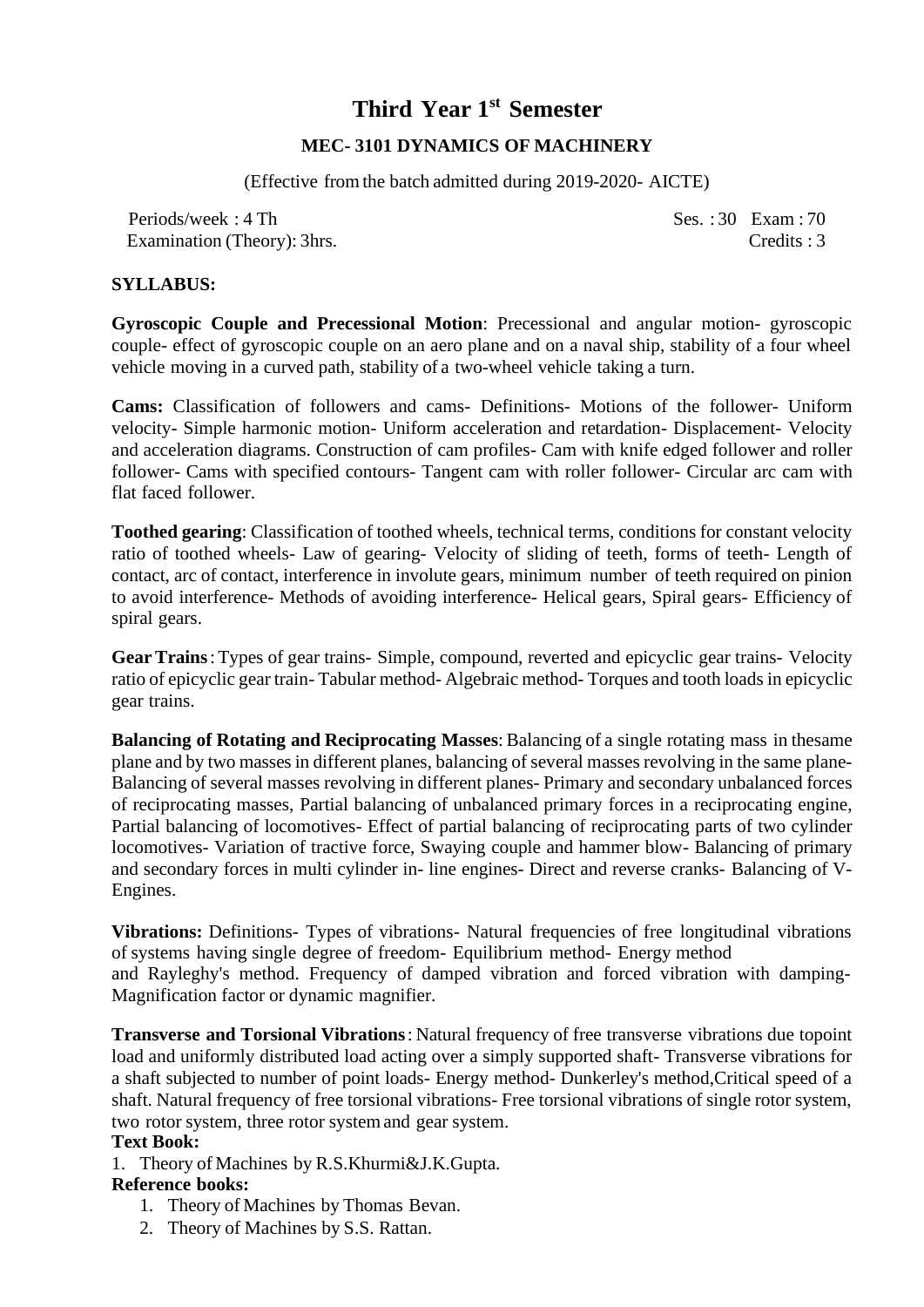# **MEC- 3102 APPLIED THERMODYNAMICS-I**

(Effective from the batch admitted during 2019-2020- AICTE) Periods/week: 4 Th Ses. : 30 Exam : 70 Examination (Theory): 3hrs. Credits :3

# **SYLLABUS:**

**Properties of Pure Substance**: Definition of pure substance, phase change of a pure substance,p-T (Pressure-Temperature) diagram for a pure substance, p-V-T(Pressure-Volume- Temperature) surface, phase change terminology and definitions, property Diagrams in common use, Formation of steam, Important terms relating to steam formation, Thermodynamic properties of steam and steam tables, External work done during evaporation,Internal latent heat, Internal energy of steam, Entropy of water, Entropy of evaporation, Entropy of wet steam, Entropy of superheated steam, Enthalpy-Entropy (h-s) charts for Mollier diagram, Determination of dryness fraction-Tank or bucket calorimeter, throttling calorimeter,separating and throttling calorimeter.

**Gases and Vapour Mixtures and Vapor Powe r Cycles** : Introduction, Daltons law and Gibbs-Dalton law, Volumetric Analysis of gas mixtures, Apparent molecular weight and gas constant, specific heats of gas mixture, Adaibatic mixing of perfect gases, Gas and vapour mixtures.Vapor power cycle- Rankine cycle- Reheat cycle- Regenerative cycle- Thermodynamic variables effecting efficiency and output of Rankine and Regenerative cycles- Improvements of efficiency, Binary vapor power cycle.

**SteamNozzles**: Type of nozzles- Flowthrough nozzles- Condition for maximum discharge- Nozzle efficiency- Super saturated flow in nozzles- Relationship between area velocity and pressure in nozzle flow- Steam injectors.

**Steam Turbines:** Classification of steam turbines- Impulse turbine and reaction turbine-Compounding in turbines- Velocity diagrams in impulse and reaction turbines- Degree of reaction-Condition for maximum efficiency of reaction turbines- Effect of friction on turbines constructional features governing of turbines.

**Condensers:** Classification of condenser- Jet, Evaporative and surface condensers- Vacuum and its measurement- Vacuum efficiency- Sources of air leakage in condensers- Condenser efficiency-Daltons law of partial pressures- Determination of mass of cooling water- Air pumps.

**Refrigeration:** Bell Colemen cycle, Vapor compression cycle- effect of suction and condensing temperature on cycle performance, Properties of common refrigerants, Vapor absorption system, Electrolux refrigerator. Principles of psychrometry and Air conditioning - Psychrometric terms, psychrometric process, air conditioning systems.

#### **Text Books:**

- 1. A Treatise on Heat Engineering by Vasandhani and Kumar.
- 2. Applied Thermodynamics-II by R. Yadav.
- 3. Fundamentals of Engineering Thermodynamics by E. Radhakrishna, PHI.

#### **References:**

- 1. Thermal Engineering, by R. K. Rajput.
- 2. Fluid Flow Machines, by M.S. GovindaRao, Tata McGraw Hill publishing company Ltd.
- 3. Refrigeration and Air-conditioning, by C.P.Arora and Domokundwar.
- 4. Thermal Science and Engineering by D.S. Kumar, S.K. Kataria and Sons
- 5. Refrigeration and Air-conditioning, by AhamadulAmeen, PHI.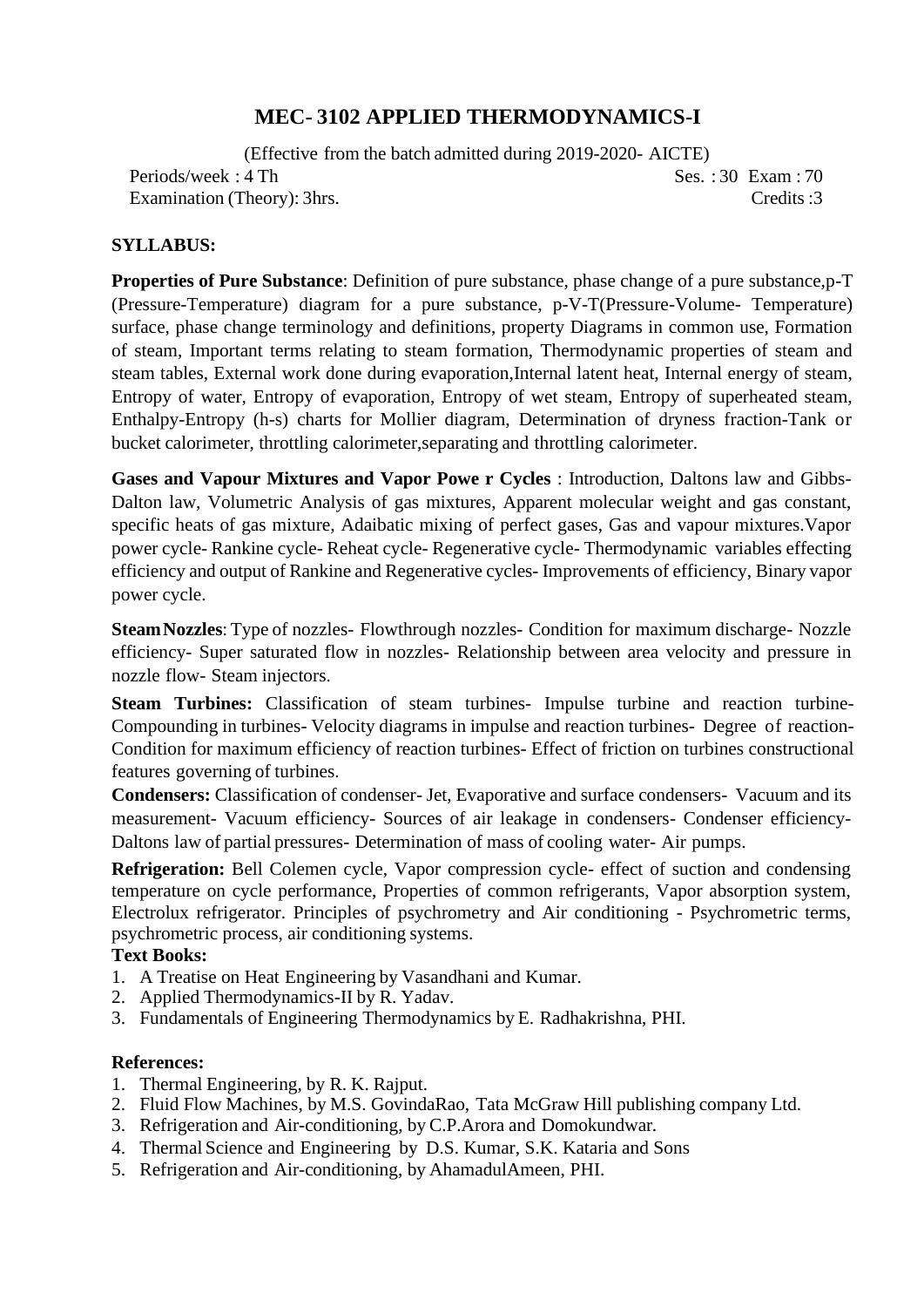# **MEC-3103 FLUID MECHANICS & MACHINERY**

(Effective from the batch admitted during 2019-2020 -AICTE)

Periods/week : 4 Th. Ses. : 30 Exam : 70

Examination (Theory): 3hrs. Credits:3

**Properties of fluids**- Introduction-Viscosity- Pressure and its measurement , Absolute, Gauge, Atmospheric and Vacuum pressure – Manometers, Simple manometers, Differential manometers. Hydrostatic forces on surfaces - Total Pressure and Pressure Centre - Vertical, Horizontal, inclined and Curved plane surfaces submerged in liquid- Buoyancy and Floatation. **Fluid Kinematics & Fluid Dynamics** : Types of fluid flow - Continuity equation - Velocity potential function and Stream Function - Types of Motion, Linear Translation, Linear deformation, Angular deformation, Rotation, Vorticity and circulation-Vortex flow, forced and Free Vortex – Equation of Motion- Euler's equation - Bernoulli's equation and its applications- Venturimeter, Orifice Meter, Pitot tube-Momentum Equation-Momentum of momentum Equation- Free Liquid Jet- Flow net analysis.

**Viscous Flow**: Couette flow- Plane Couette flow, Favourable pressure gradient and adverse pressure gradient-Power absorbed in Viscous Flow- Flow through pipes- Hagen Poiseulle flow- Fannigs friction factor- Darcy's Weisbach friction factor- Loss of head due to friction in pipes, Minor Losses and Major losses - Flow through branched pipes- Power transmission through pipes- Two dimensional viscous flow: Navier -Stokes equations and solutions- Order of magnitude analysis-Boundary layer equations.

**Laminar Boundary Layer:** Definition**-** Laminar Boundary Layer-Laminar Sub layer- Boundary Layer thickness-Displacement thickness, Momentum thickness and Energy thickness-Momentum integral equation- Flow over a flat plate.

**Turbulent Boundary Layer**: Laminar- Turbulent transition- Momentum equations and Renold's stresses- Fully developed turbulent flow through a pipe- Turbulent boundary layer ona flat plate-Laminar sub-layer- Boundary layer separation and control.

**Dimensional and Modeling Analysis** : Fundamental and derived dimensions- Dimensionless groups- Rayleigh method- Buckingham  $\pi$ -theorem- Model Analysis - Types of similarity-Geometric, Kinematic and Dynamic similarities- Dimensionless numbers- Modal Laws- Hydraulic diameter.

**Hydraulic Turbines:** Classification- Pelton wheel-Reaction turbines-Inward and outward radial flow reaction turbines- Francis turbine –Axial flow reaction turbine-Kaplan turbine- Draft tube-Types-Theory-and efficiency of draft tube.

**Reciprocating Pumps :** Main pats-Classification-Velocity and acceleration variation in suction and delivery pipes due to piston acceleration-Effect of variation of velocity on friction in suction and delivery pipes-Effect of acceleration in suction and delivery pipes onindicator diagram-Effect of Friction-Maximum speed of Reciprocating Pump

#### **Text Book:**

- 1. Fluid Mechanics and Hydraulic Machines, by R. K. Bansal, Laxmi publications.
- 2. Fluid Mechanics, by A.K. Mohanty, Prentice Hall of India Pvt.Ltd.

#### **References:**

- **1.** Fluid Mechanics and Fluid Power Engineering by Dr. D.S. Kumar, S.K. Kataria &Sons.
- **2.** Foundations of Fluid Mechanics, by Yuan, Prentice Hall of India.
- **3.** Fluid Mechanics and its Applications, by S. K.Gupta and A.K.Gupta, Tata McGraw Hill,New Delhi.
- **4.** Fluid Mechanics and Hydraulic Machines by R. K. Rajput, S.Chand & Co.
- **5.** Fluid Mechanics by Kothandaraman and Rudramoorthy.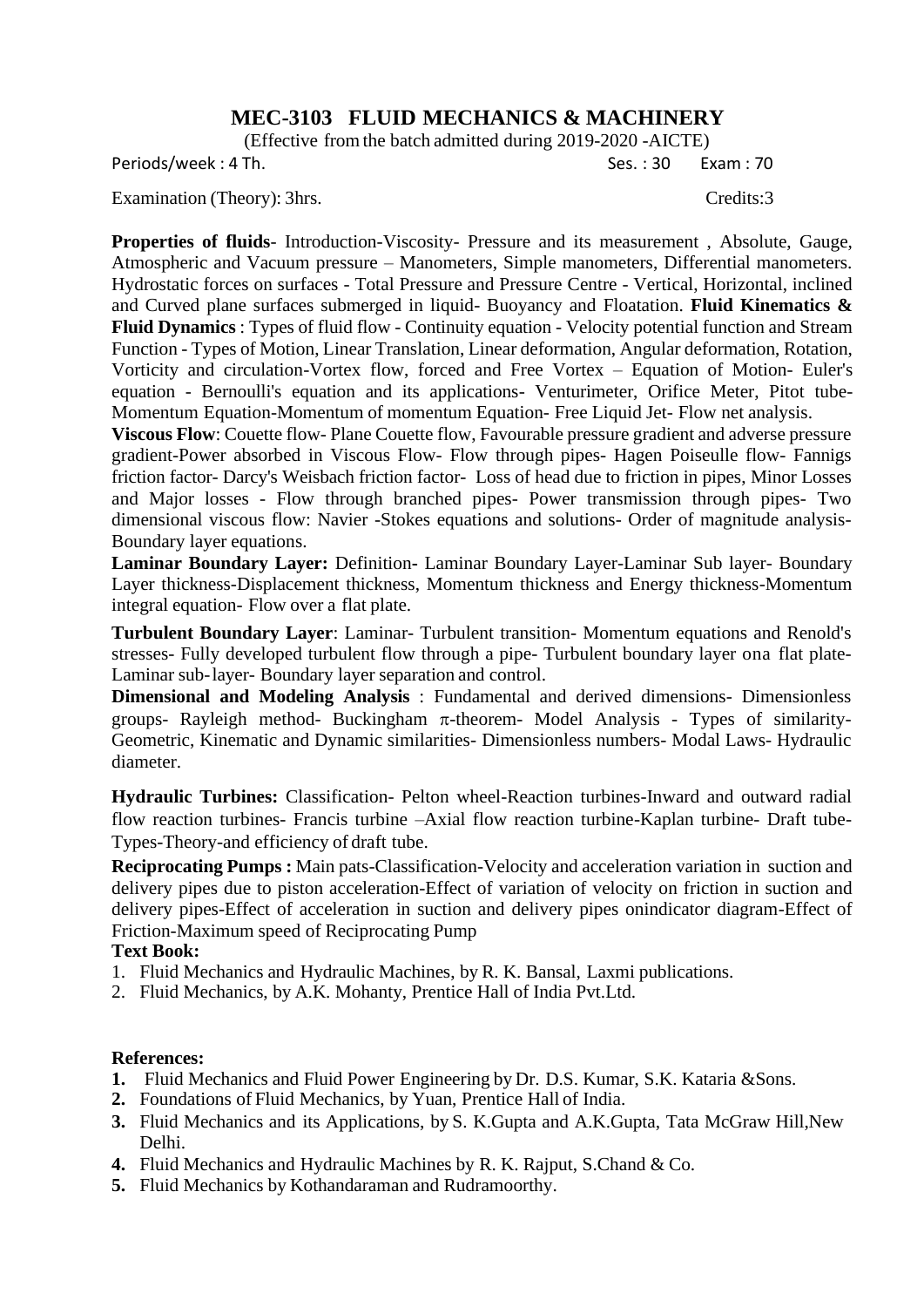# **MEC- 3104 OPERATIONS RESEARCH**

(Effective fromthe batch admitted during 2019-2020- AICTE) Periods/week : 4 Th Ses. : 30 Exam : 70 Examination (Theory): 3hrs. Credits :3

# **SYLLABUS:**

**Development:** Definition, Characteristics and phase of Scientific Method, Types of models. General methods for solving operations research models.

**Allocation:** Introduction to linear programming formulation, graphical solution, Simplex method, Artificial variable technique, Duality theory and Dual simplex method.

**Transportation Problem:** Formulation optimal solution. Unbalanced transportation problems, Degeneracy. Assignment problem, Formulation optimal solution, Variations i.e., Non-square (m\*n) matrix restrictions.

**Sequencing**: Introduction, Terminology, notations and assumptions, problems with n-jobs and two machines, optimal sequence algorithm, problems with n-jobs and three machines, problems with njobs and m-machines, graphic solutions. Travelling salesman problem.

**Waiting lines**: Single channel Poisson arrivals, Exponential service times, Unrestricted queue with infinite population and finite population models; Single channel Poisson arrivals, Exponential service times with infinite population and restricted queue.

**Replacement**: Introduction, Replacement of items that deteriorate with time - value of money unchanging and changing, Replacement of items that fail completely.

**Theory of games**: Introduction, Two-person zero-sum games, The Maximum -Minimax principle, Games without saddle points - Mixed Strategies, 2xn and mx2 Games - Graphical solutions, Dominance property, Use of L.P. to games, Algebraic solutions to rectangular games.

**Inventory**: Introduction, inventory costs, Independent demand systems: Deterministic models - Fixed order size systems - Economic order quantity (EOQ) - Single items, back ordering, Quantity discounts (all units quantity discounts), Batch - type production systems: Economic production quantity - Single items, Economic production quantity multiple items. Fixed order interval systems: Economic order interval (EOI) - Single items, Economic order interval (EOI) - Multiple items.

**Network Analysis**: Network definitions, Minimum spanning tree algorithm, Shortest root problem, Maximum flow model. Elements of project scheduling by CPM and PERT.

#### **Text Books:**

- 1. Operation Research, by TAHA (PHI)
- 2. Operations Research Methods and Problems, by M.Sasiene, A.Yespal and L.Friedman.(John Wiely)
- 3. Operation Research by S.D.Sharma.(KedarnadhRamnadh& Co.,)
- 4. Operation Research by R.Pannerselvam, (PHI)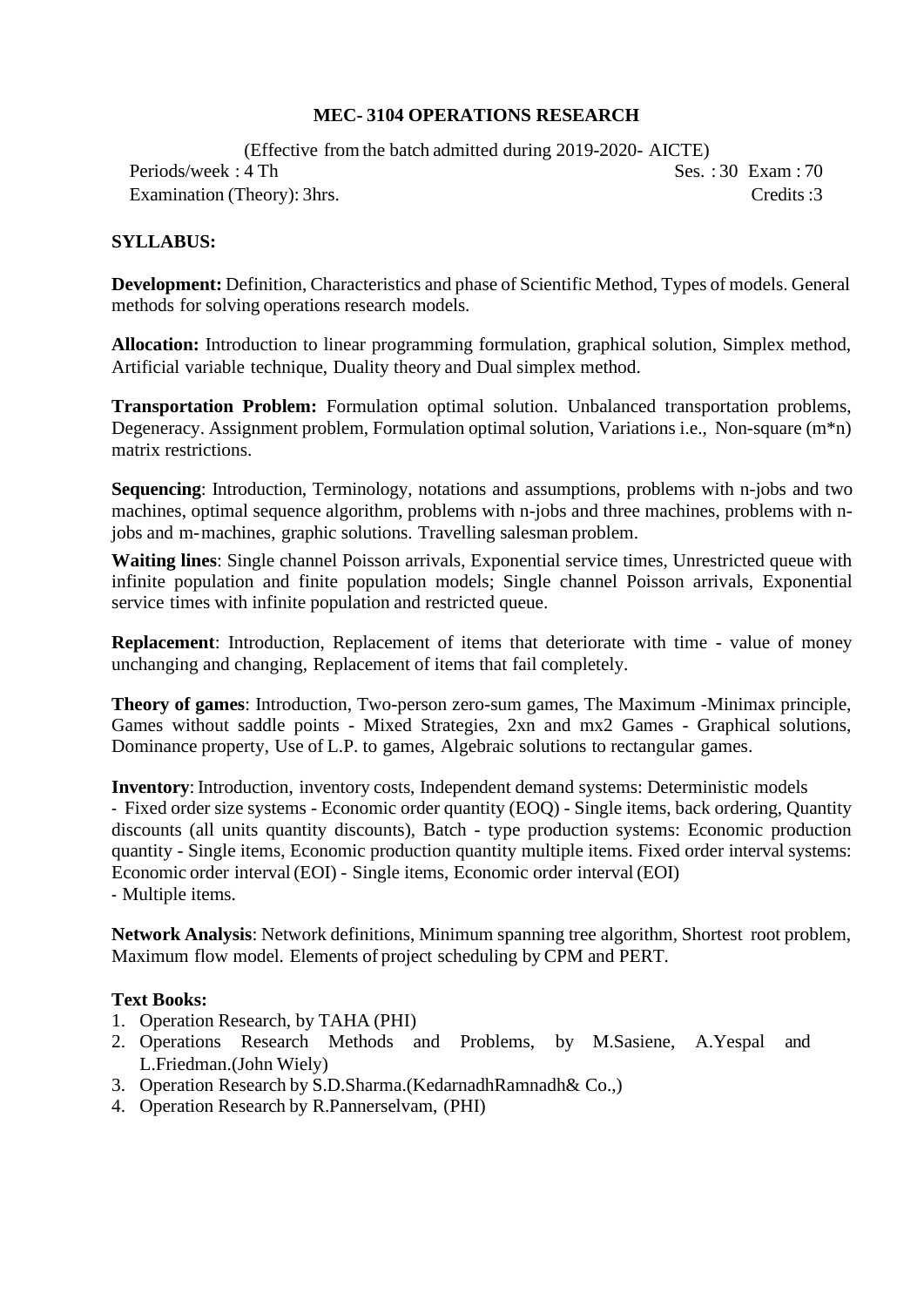# **MEC- 3105 INDUSTRIAL ENGINEERING AND MANAGEMENT**

(Effective from the batch admitted during 2019-2020- AICTE)

Periods/week: 4 Th Ses. : 30 Exam : 70 Examination (Theory): 3hrs. Credits: 3

### **SYLLABUS:**

**Concepts of Industrial Management**: Principles of management- Growth of management thought, Functions of management, Principles of organization, Types of organization and committees.

**Introduction to personnel management-** Functions, Motivation, Theories of motivation, Hawthrone studies, Discipline in industry, Promotion, Transfer, lay off and discharge, Labour turnover.

**Industrial relations**- Trade unions, Industrial disputes, Strikes, Lock-out, Picketing, Gherao, Settlement of industrial disputes, Collective bargaining, Industrial dispute act 1947 and factories act 1948.

**Production Planning and Control:** Types of productions, Production cycle, Product design and development, Process planning, Forecasting, Loading, Scheduling, Dispatching, Routing, Progress, Control, Simple problems.

**Plant Layout**: Economics of plant location, Rural Vs Suburban sites, Types of layouts, Types of building, Travel chart technique, Assembly line balancing simple problems.

**Materials Handling**- Principles, Concept of unit load, Containerization, Pelletization, Selection of material handling equipment, Applications of belt conveyors, Cranes, Forklift trucks in industry.

**Plant Maintenance:** Objectives and types.

**Work Study**: Concept of productivity, Method Study **-** Basic steps in method study, Process charts, Diagrams, Models and Templates, Principles of motion economy, Micro motion study, Therbligs, SIMO chart. Work Measurement - Stop watch procedure of time study, Performance rating, allowances, Work sampling, Simple problems.

**Materials Management:** Introduction, Purchasing, Objectives of purchasing department, Buying techniques, Purchase procedure, Stores and material control, Receipt and issue of materials, Store records. Inventory Control, EOQ model(Simple problems).

**Quality Control** - Control charts of variables and attributes (Use of formulae only). Single and Double sampling plans.

# **Text Book:**

1. Industrial Engineering Management, by Dr. O. P .Khanna.

# **References:**

1. Principles of Management by Koontz &Donnel.

2. Production and Operations Management by Everette Adam & Ronald Ebert.

3. Operations Management by John McClain & Joseph Thames.

4.. Industrial Engineering and Production Management by Telsay, S. Chand & Co.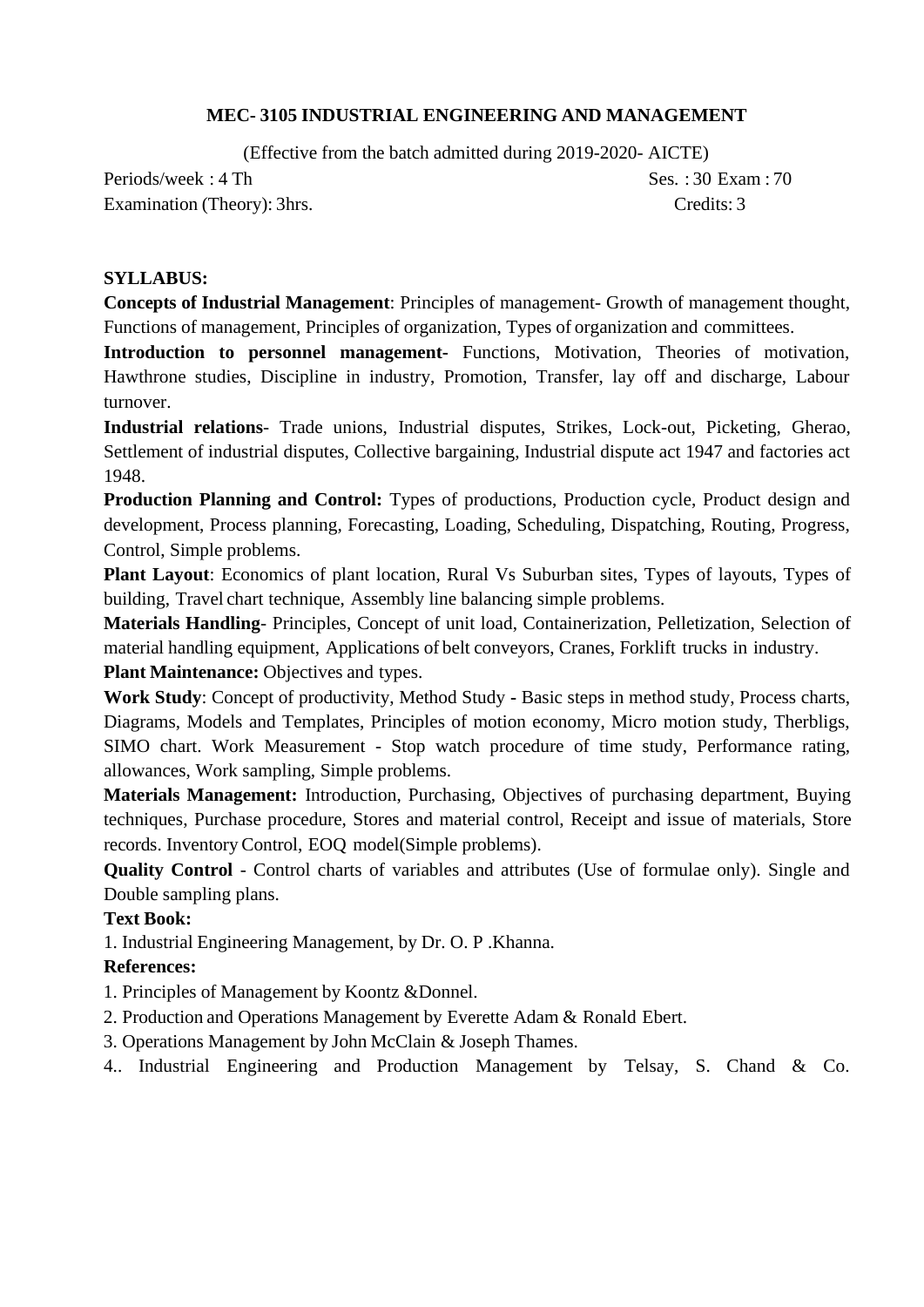## **ELECTIVE-1 MEC- 3106A FINITE ELEMENT ANALYSIS**

(Effective fromthe batch admitted during 2019-2020- AICTE)

Periods/week: 4 Th Ses. : 30 Exam : 70 Examination (Theory): 3hrs. Credits :3

#### **SYLLABUS:**

**Fundamental Concepts**: Introduction, Historical background, Outline of presentation, General procedure for FEA, Stresses and Equilibrium, Boundary conditions, Strain- Displacement relations, Stress-Strain relations, Plane stress, Plane strain problems, Temperature effects, Potentialenergy and equilibrium. The Rayleigh-Ritz method, Hamilton'sprinciple.Galerkin's method, Saint Venant's principle.

**One-dimensional Problems**: Introduction, Finite element modeling, Coordinates and Shape functions. The potential energy approach.The Galerkin approach, Assembly of the global stiffness matrix- mass matrix and load vector, Treatment of boundary conditions, Quadratic shape functions, Temperature effects. Trusses: Introduction, Plane trusses, Three-dimensional trusses, Assembly of globalstiffness matrix for the Banded and Skyline solutions.

**Two-dimensional Problems** Using Constant Strain Triangles: Introduction, Finite element modeling, Constant strain triangle, In plane and Bending, problem modeling and boundary conditions.

**Axisymmetric Solids Subjected to Axisymmetric Loading** : Introduction, Axisymmetric formulation, Finite element modeling, Triangular element, Problem modeling and boundary conditions.

**Two-dimensional Isoparametric Elements and Numerical Integration**: Introduction, The fournode quadrilateral, Numerical integration, requirements, h-refinement and p-refinement, Higherorder elements, Convergence

**Beams and Frames:** Introduction, Finite element formulation, Load vector, Boundary considerations, Shear force and bending moment, Beams on elastic supports, Plane frames.

#### **Text Book:**

1. Introduction to Finite Elements in Engineering, by Tirupathi R. Chandrupatla, Ashok D.Belegundu (chapters 1 to 8 only).

#### **References:**

- 1. Introduction to Finite Element Method, by S.S.Rao
- 2. Finite Element Method, by O.C. Zienkiewicz.
- 3. Concepts and Applications of Finite Element Analysis, by Robert D. Cook.
- 4. Introduction to Finite Element Method, by J.N.Reddy.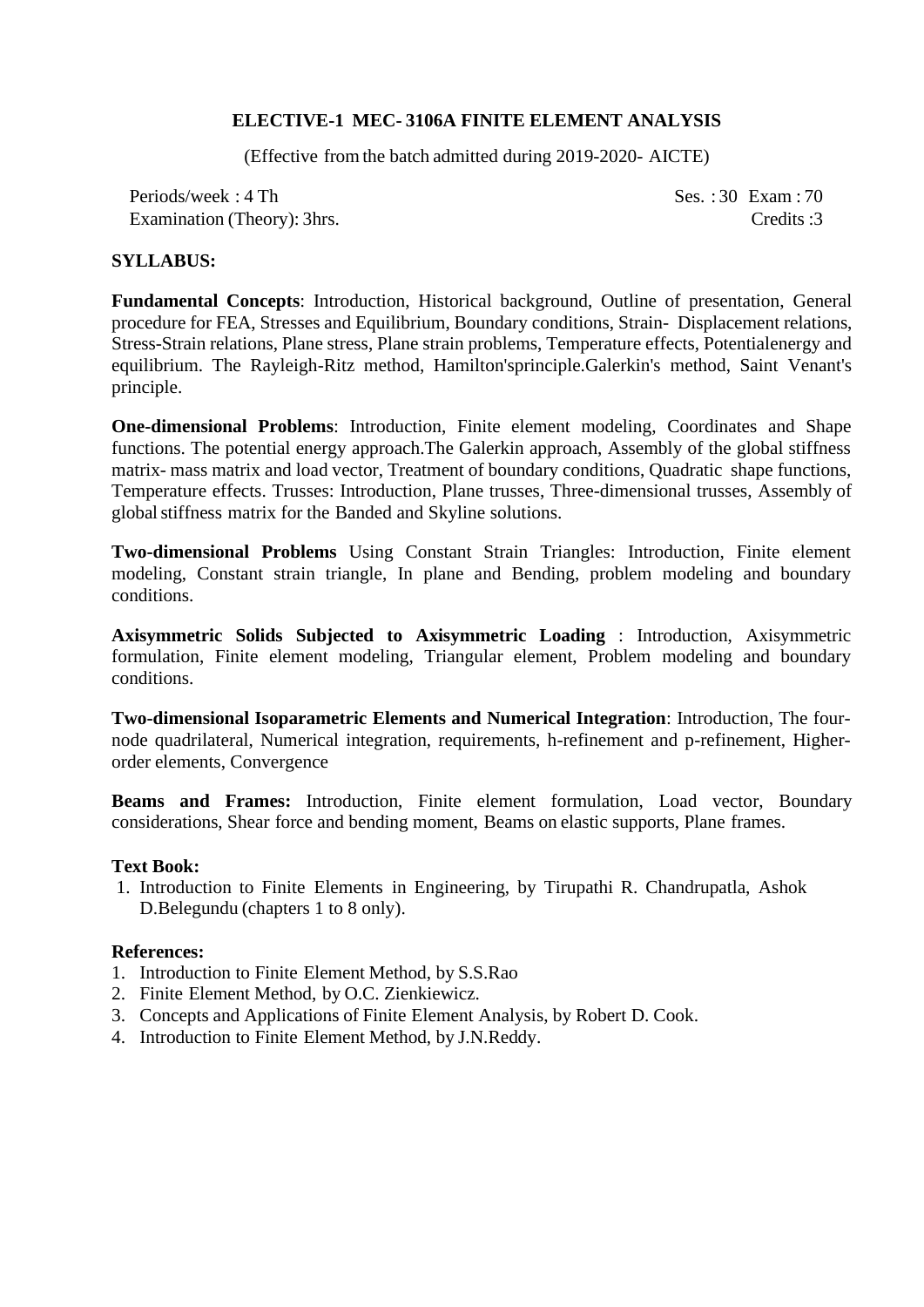# **ELECTIVE-1 MEC- 3106B WORK STUDY**

(Effective fromthe batch admitted during 2019-2020- AICTE) Periods/week: 4 Th Ses. : 30 Exam : 70 Examination (Theory): 3hrs. Credits :3

#### **SYLLABUS**

**Introduction to work study:** Scientific management – Productivity - Advantages of work study to management, Supervisors and workers.

**Method Study**: Introduction - Process charts, Critical Examination, Identification of key activities on process charts, Diagrams and Templates, Therbligs, Micro motion analysis, Memo motion study. Developing new method - Job survey report writing.

**Principles of Motion Economy:** Related to human body, work place, equipment.

**Work Measurement**: Work measurement techniques – Rating - Measuring the job – Allowances - Standard time - Synthetic data - Analytical estimating – PMTS ,Work factor, MTM, Activity sampling, Its applications.

**Job Evaluation,** Techniques of job evaluation - Merit rating - Incentive plans.

**Ergonomics:** Basics of Ergonomics**,** Anthropometry.

#### **Text Books:**

- 1. Introduction to Work Study International LabourOrganisation.
- 2. Elements of Work Study and Ergonomics by Dalela et al, Standard Publications.

#### **References:**

1. Motion and Time Study, by Barnes, John Wiely.

# **ELECTIVE-1 ME 3106C ADVANCED FOUNDRY AND WELDING TECHNOLOGY**

(Effective fromthe batch admitted during 2019-2020- AICTE)

Periods/week: 4 Th Ses. : 30 Exam : 70 Examination (Theory): 3hrs. Credits :3 **SYLLABUS:**

**Moulding:** Development of metal castings- Materialsfor moulding- Foundry sand control- Different types of cores- Core making processes- Materials for core making- Moulding and core making machines. Recent developments in core mould making- Cold set process- Investment process- Shell moulding- Hot box method- Shaw process. Vacuum moulding- moulding for mass production.

**Melting and Solidification**: Furnaces used in foundry for melting ferrous and nonferrous metalsprincipals of operation of cupola and charge calculations. Family of cast irons- Production of malleable and S.G. Irons- Methods of alloying and inoculants and their effects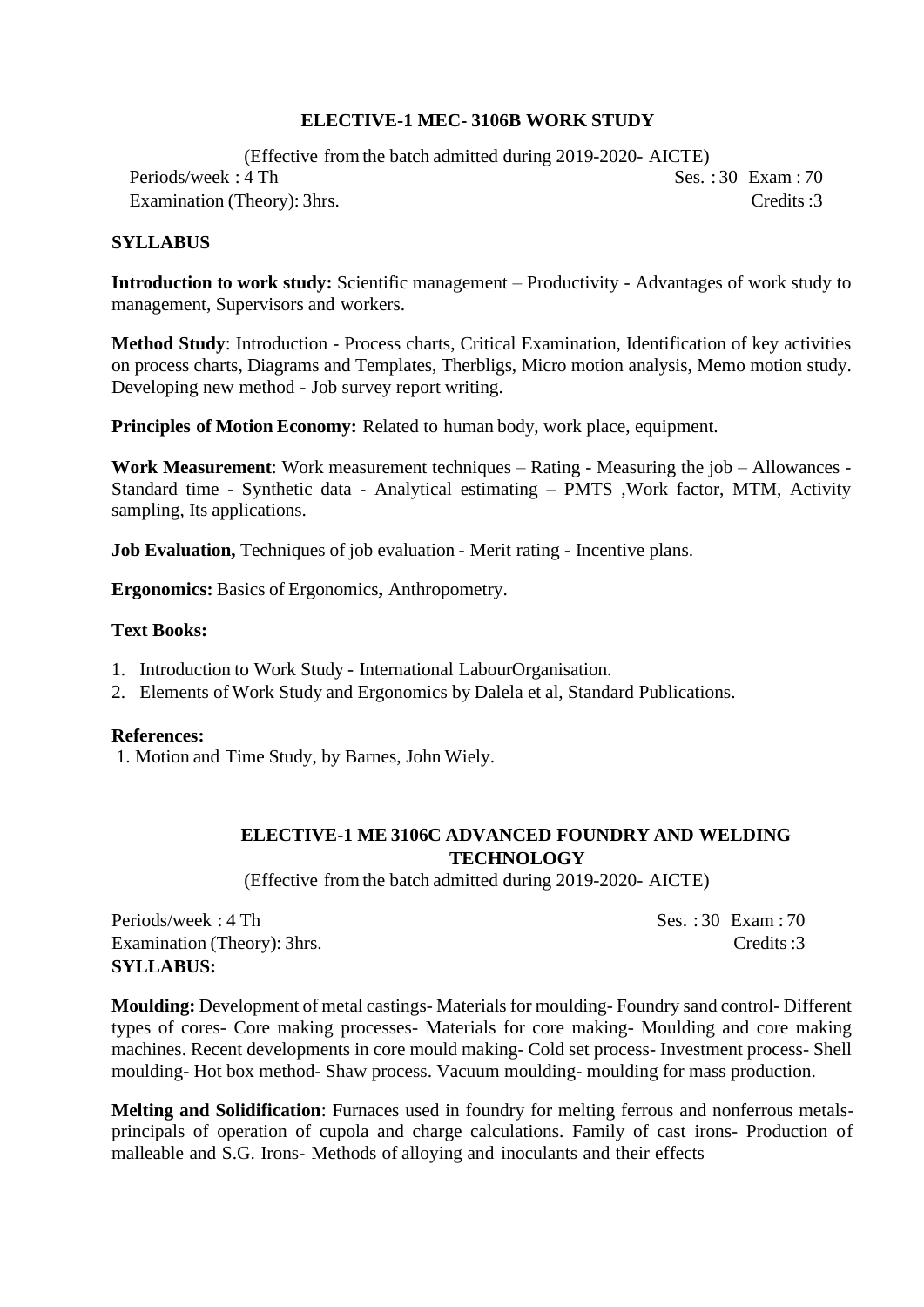on the structure and properties of cast iron. Principles of Solidification: Nucleation- Crystal growth-Morphology and structure of cast metals and alloys- Pure metals- Single phase alloys and eutectics. Solidification in sand and chill moulds.

**Foundry Mechanization**: Layout for ferrous and nonferrous foundries- Description of equipment used for mechanization- Sand conditioners- Conveyors- Cranes- Equipment for handling moulds, Cores and molten metal- Knock out of moulds- Fettling equipment.

**Special Welding Processes**: Resistance welding processes- Spot, Seam, Projection, Flash butt welding - Machine cycle for resistance welding- Parameters in resistance welding- Electrodes for resistance welding – Solid State Welding: Cold welding – Forge welding - Ultrasonic welding Diffusion welding – Radiation welding: Laser Beam Welding, Electron Beam Welding – Automatic welding systems.

**Weldability of Metals**: Factors influencing weldability of metals- Welding of Cast steels, Carbon steels, Stainless steels and Cast iron. Weldability of Cu and its alloys, Al and its alloys- Ti and its alloys- Mg and its alloys- Temperature changes in welding and their effects on mechanical properties. Absorption of gases by welds and their effects- Residual stresses and distortion- Heat treatment of welded parts.

**Welding Joints, Weld Symbols and Joint Design principles:** Types of joints – types of welds – Variants of joints and weld types - Welding symbols – principles of weld joint design and evolving of good weld designs.

#### **Text Books:**

- 1. Foundry Technology, by Jain P.L.
- 2. Welding Engineering and Technology, by R.S. Parmar.

#### **References:**

- 1. Foundry Engineering, by Agarwal.
- 2. Foundry Engineering, by Taylor F. & Others.
- 3. Principles of Metal Castings, by Heine & Others.
- 4. Modern Welding Technology, by H.B. Cary.
- 5. Welding Technology, by Koenisburger.
- 6. Welding Metallurgy, S.Kou, 2ndedition, John Wiley and Sons, New York, NY (2003).

#### **MEC -3107 MANUFACTURING TECHNOLOGY LAB-I**

(Effective from the batch admitted during 2019-2020- AICTE)

Examination (Theory): 3hrs. Credits : 1.5

Periods/week : 3 Lab Ses. : 50 Exam : 50

# **LIST OF EXPERIMENTS:**

Use of basic tools and operations of the following trades.

| S. No. | Trade                        | No. of exercises |
|--------|------------------------------|------------------|
|        | Foundry                      |                  |
| ـ.     | Welding                      |                  |
| J.     | Lathe Step and taper turning |                  |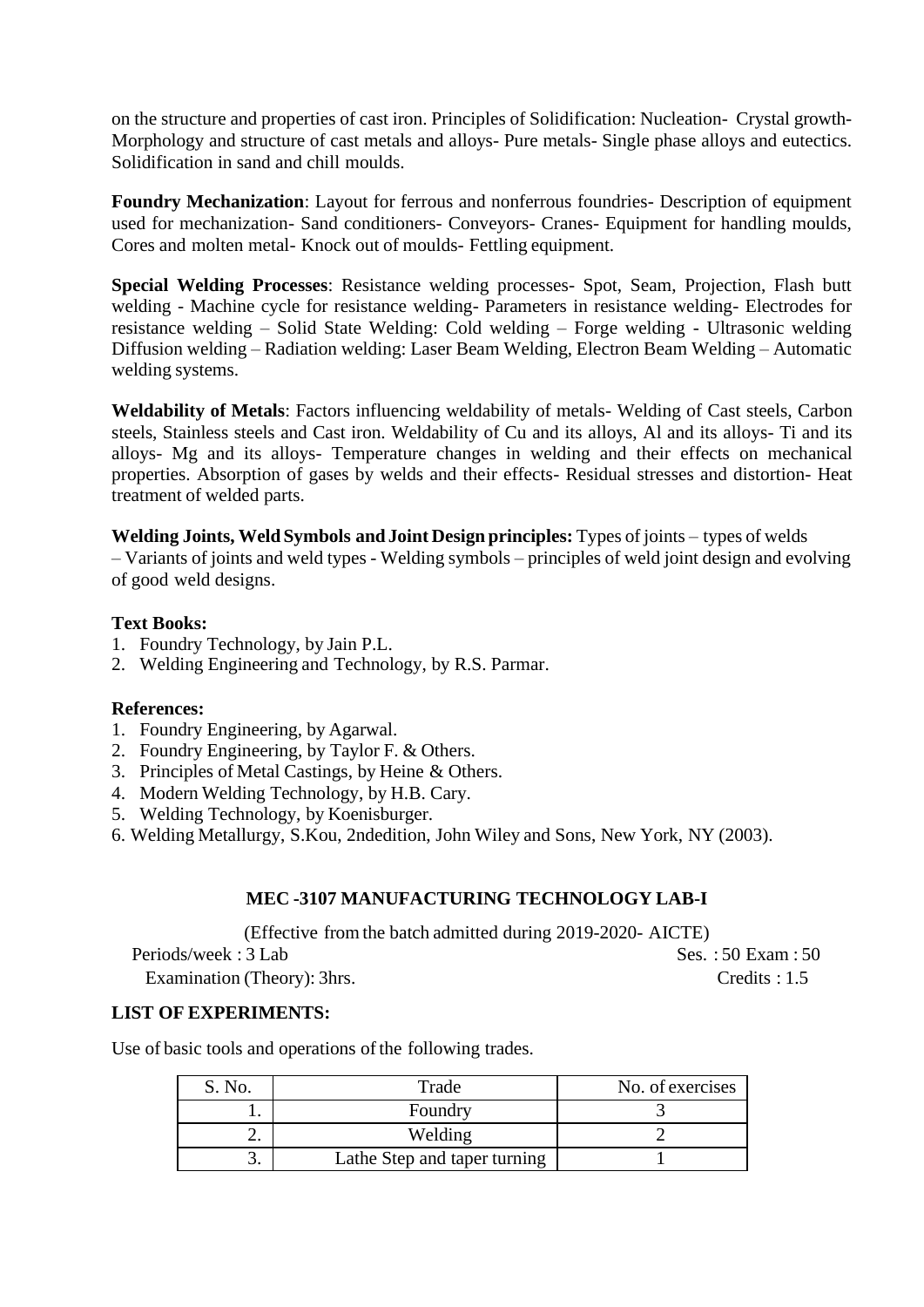| Thread cutting<br>Offset turning |             |
|----------------------------------|-------------|
| Milling                          | (Spur gear) |
| Shaper                           |             |

- 1. Cylindrical grinding, Surface grinding, Planing, Slotting and Capstan lathe (only demonstration in one class for the entire batch of students).
- 7. Dissembling and assembling of \*
	- i. Machine Tool(Lathe)
	- ii. I.C. engine
	- iii. Pump
	- iv. Gear box
- \* Not for examination.

# **MEC- 3108 DYNAMICS OF MACHINERY LAB**

(Effective from the batch admitted during 2019-2020- AICTE )  $Periods/week : 3$  Lab  $Ses. : 50$  Exam : 50 Examination (Theory): 3hrs. Credits :1.5

# **List of Experiments:**

- 1. Determination of inertia of the given flywheel and connecting rod.
- 2. Determination of modulus of rigidity of the given wire with torsion pendulum.
- 3. Verification of laws of balancing.
- 4. a) Determination of ratios of angular speeds of shafts connected by Hooke'sjoint. b) Determination of the ratio of times and ram velocities of Withworth quick return motionmechanism.
- 5. To draw curves of slider displacement and crank angle and linear velocities w.r.t. time for a slider crank mechanism and compare with theoretical values.
- 6. To determine the relation of gyroscopic couple and compare with the theoretical values
- 7. To determine the radius of gyration of given bar by using bifilar and Trifiller suspension.
- 8. Find the CG of a connecting rod using free vibration techniques.
- 9. To determine natural frequency of free torsional vibrations of single rotor system.
- 10. Find the Natural frequency of the free un-damped vibrations of equivalent spring mass system.
- 11. Find the Natural frequency of the free damped vibrations of equivalent spring mass system.
- 12. Find the Natural frequency of the forced damped vibrations of equivalent spring mass system.
- 13. Find the Natural frequency of the forced un-damped vibrations of equivalent spring mass system.
- 14. Experiments with piezo-electric pick-up, Inductive pick-ups. Determination of characteristics-Displacement, Velocity and Acceleration.
- 15. Calibration of the given pressure gauge.
- 16. Calibration of Rotameter.
- 17. Calibration of Strain Gauges
	- a) Full Bridge
	- b) Half Bridge
	- c) Quarter Bridge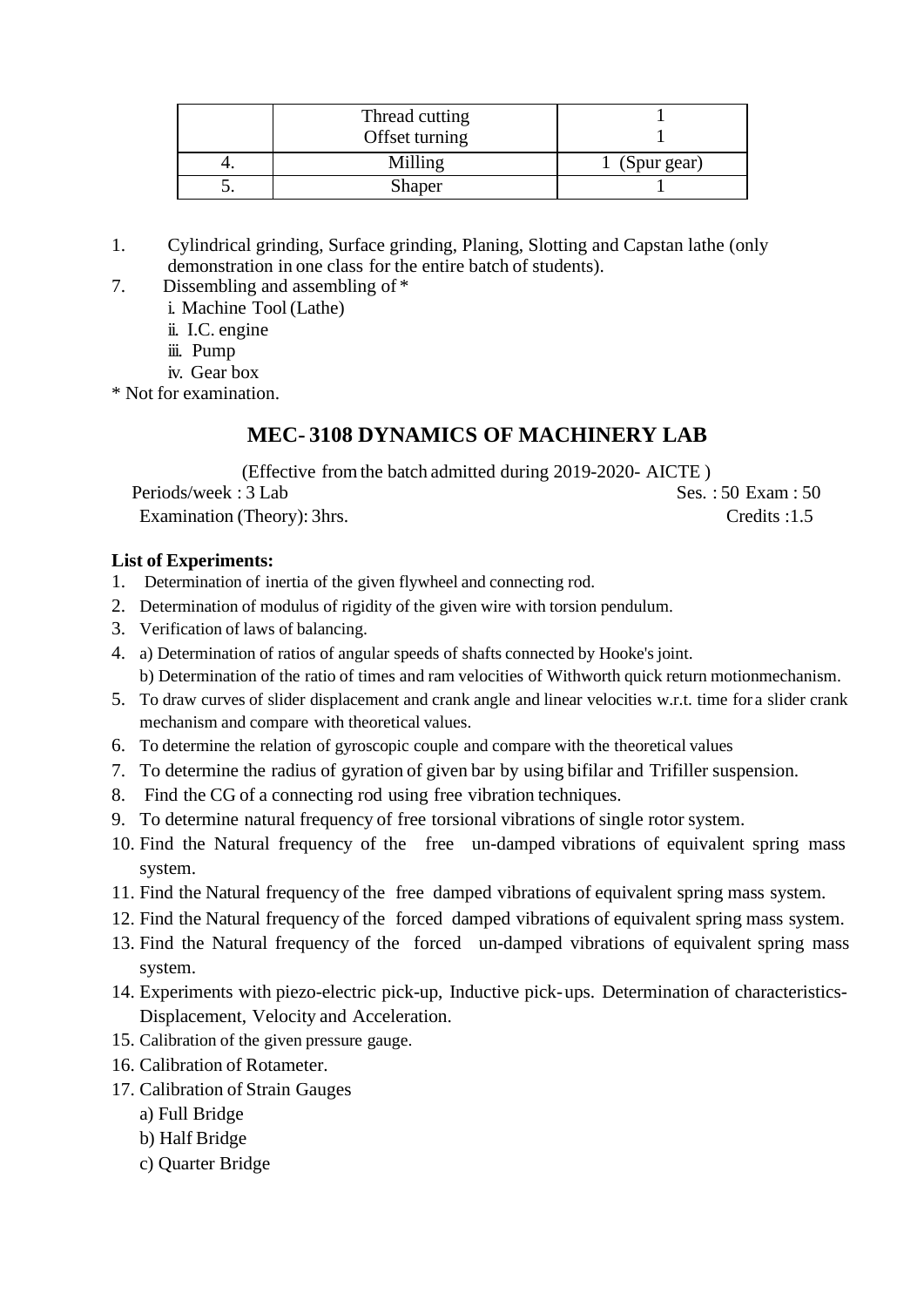# **MEC- 3109 FMM LAB**

(Effective fromthe batch admitted during 2019-2020- AICTE)

Periods/week: 3 Lab Ses. : 50 Exam : 50 Examination (Practical): 3hrs. Credits: 1.5

List of Experiments:

- 1. Calibration of flow meters,
	- a. Venturi meter
	- b. Orifice meter
	- c. Nozzle meter
- 2. Determination of coefficient of discharge for
	- a. small orifice
	- b. cylindrical mouth piece
- 3. Finding coefficient of discharge for
	- a. rectangular notch
	- b. triangular notch
	- c. trapezoidal notch
- 4. To draw the performance characteristics of C.F. pump.
- 5. To find the specific speed of
	- a. Pelton turbine
	- b. Francis turbine
- 6. To draw the characteristic curves for reciprocating pump.
- 7. To draw the pressure distribution and finding coefficient of drag for
	- a. a bluff body
	- b. an Aero foil
	- c. To draw the characteristic curves for the hydraulic ram

# **Third Year 2 nd Semester**

# **MEC- 3201 MEASUREMENTS & CNC**

(Effective fromthe batch admitted during 2019-2020- AICTE) Periods/week : 4 Th Ses. : 30 Exam : 70 Examination (Theory): 3hrs. Credits :3

Automatic screw lathes, Multi spindle automatic lathes, Turret lathes, Numerical control, NC operation, Coordinate system, Data input devices, Data storage, Programme editing, Machining centres, Turning centres, Vertical turning centres, Milling centres, Advantages of NC, Computers & NC, CNC, DNC, CNC part programming: Designation of co-ordinate axes for CNC machines, Functions of machine control units, Tape format, Manual part programming and computer assisted part programming (using APT language). Exercises involving simple contours and positioning.

ISO system of limits, Fits and Tolerances, Interchangeability, Plain limit gauges, Measurementof screw threads, major diameters, Minor diameters and effective diameter, Pitch, Limit gauges for internal and external threads, Measurement of spur gears, pitch, profile, lead, backlash, tooth thickness.

Tool maker's microscope, Straightness measurement, Slip gauges, Twisted strip mechanical comparator, Optical lever comparator, Optical projector, Electric comparator, Pneumatic comparator, Squareness testing, Optical bevel protractor, Sine bar, Angle gauges, Precision level, Autocollimeter, Angle dekkor, Optical dividing heads and rotary tables, Flatness measurement, Roundness measurement. Co-ordinate measuring machines.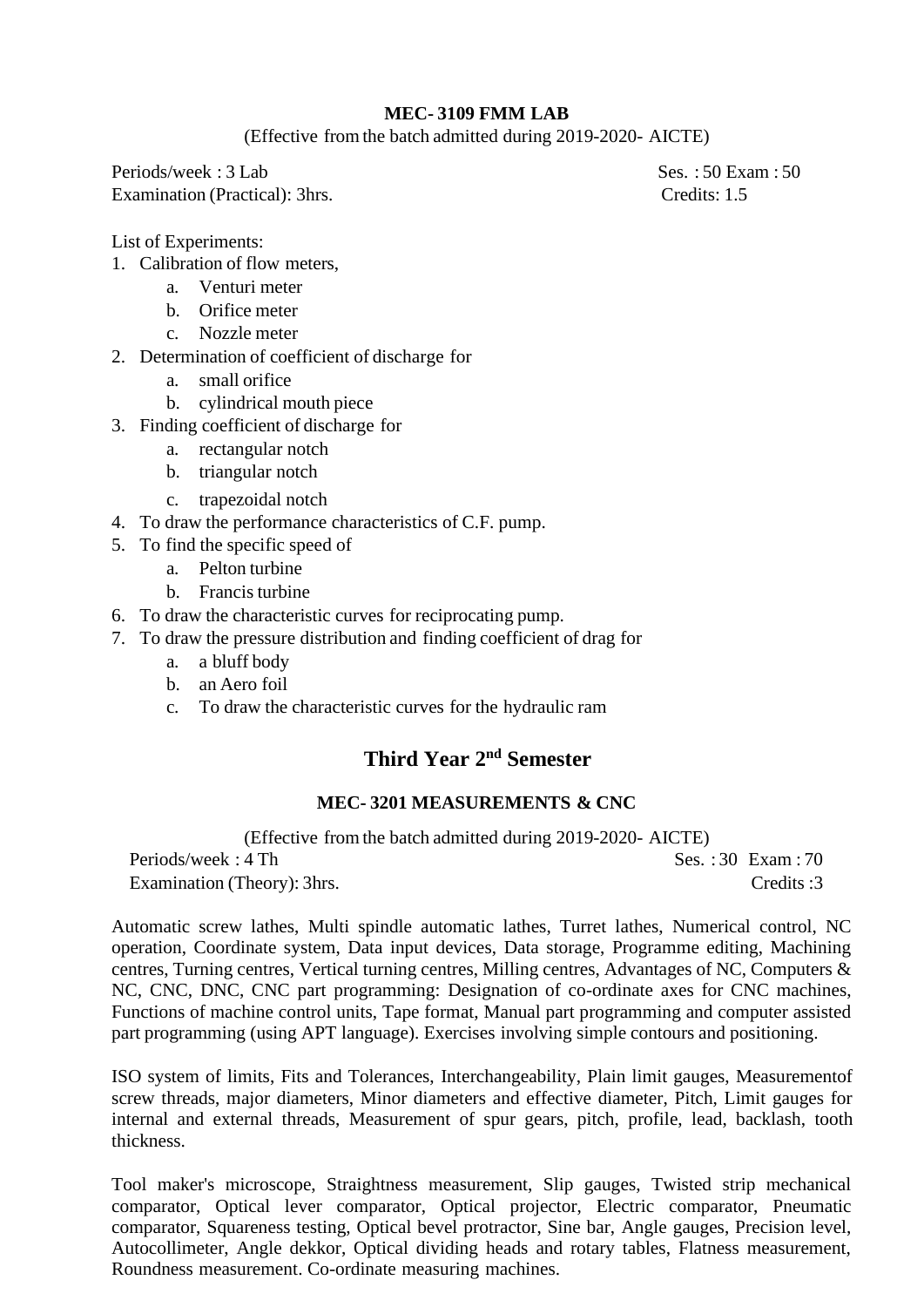Surface texture: Parameters, sampling length, Specification, Stylus instruments for surface roughness measurement. Acceptance tests on machine tools: Lathe, Milling machine, Radial drill, Laser equipment.

Text Books:

1. Process & Materials of Manufacture, R.A.Lindberg, 4th edition, Prentice-Hall of India, New Delhi.

2. A Text Book of Engineering Metrology, I.C.Gupta, Dhanpat Rai & Sons, Delhi.

3. CNC and Computer Aided Manufacturing, T.K.Kundra, P.N.Rao & N.K.Tewari, Tata McGraw-Hill Publishing Company Ltd, Delhi.

References:

- 1. A.S.T.M.E., Hand book of Industrial Metrology, Prentice-Hall of India, New Delhi.
- 2. A.S.T.M.E., Hand book of Manufacturing Engineering.
- 3. Manufacturing Processes & Materials for Engineers, L.E.Doyle & others,Prentice-Hall of India, New Delhi.

#### **MEC- 3202 CAD/CAM**

(Effective fromthe batch admitted during 2019-2020- AICTE)

Periods/week: 4 Th Ses. : 30 Exam : 70 Examination (Theory): 3hrs. Credits :3

#### **SYLLABUS:**

#### **COMPUTER AIDED DESIGN**

**Fundamentals of CAD** - Introduction - The design process - Application of computers for design - Operating systems - Hardware in CAD: The design work station - I/O Devices - CADsystem configuration - Creating database for manufacturing - Benefits of CAD.

**Interactive Computer Graphics** - Graphic display devices- Graphics system- Graphics standards - Graphical user interface- Transformation systems- 2D and 3D transformations - Linear transformation- windowing – clipping - Geometric Modeling - Modeling Techniques - Wire frame Modeling - Surface Modeling - 3 D Solid Modeling.

**Introduction to Finite Element Analysis** – Steps of FEM for solving physical problem, CAD techniques to finite element data preparation- Automatic mesh generation- Presentation of results - CAD applications of FEM.

#### **COMPUTER AIDED MANUFACTURING**

**Group technology**: Merits & demerits, Organization, Classification and Coding systems, Cellular manufacturing.

**Computer aided process planning** : Introduction to process planning, Methods of process planning, Computer aided process planning, CAPP systems

**Computer aided material handling:** Robots: Structure and operation of Robots, robot sensorsand applications. Automatic conveyor systems.Automated guided vehicles.

**Computer aided inspection and quality control**: Quality assurance and quality control. Contact and Non-contact inspection -Coordinate measuring machine.

**FMS & CIM**S: Building blocks of Flexible Manufacturing Systems (FMS), Machiningsystems of FMS, Tool management systems, Advantages of FMS, Computer integrated manufacturing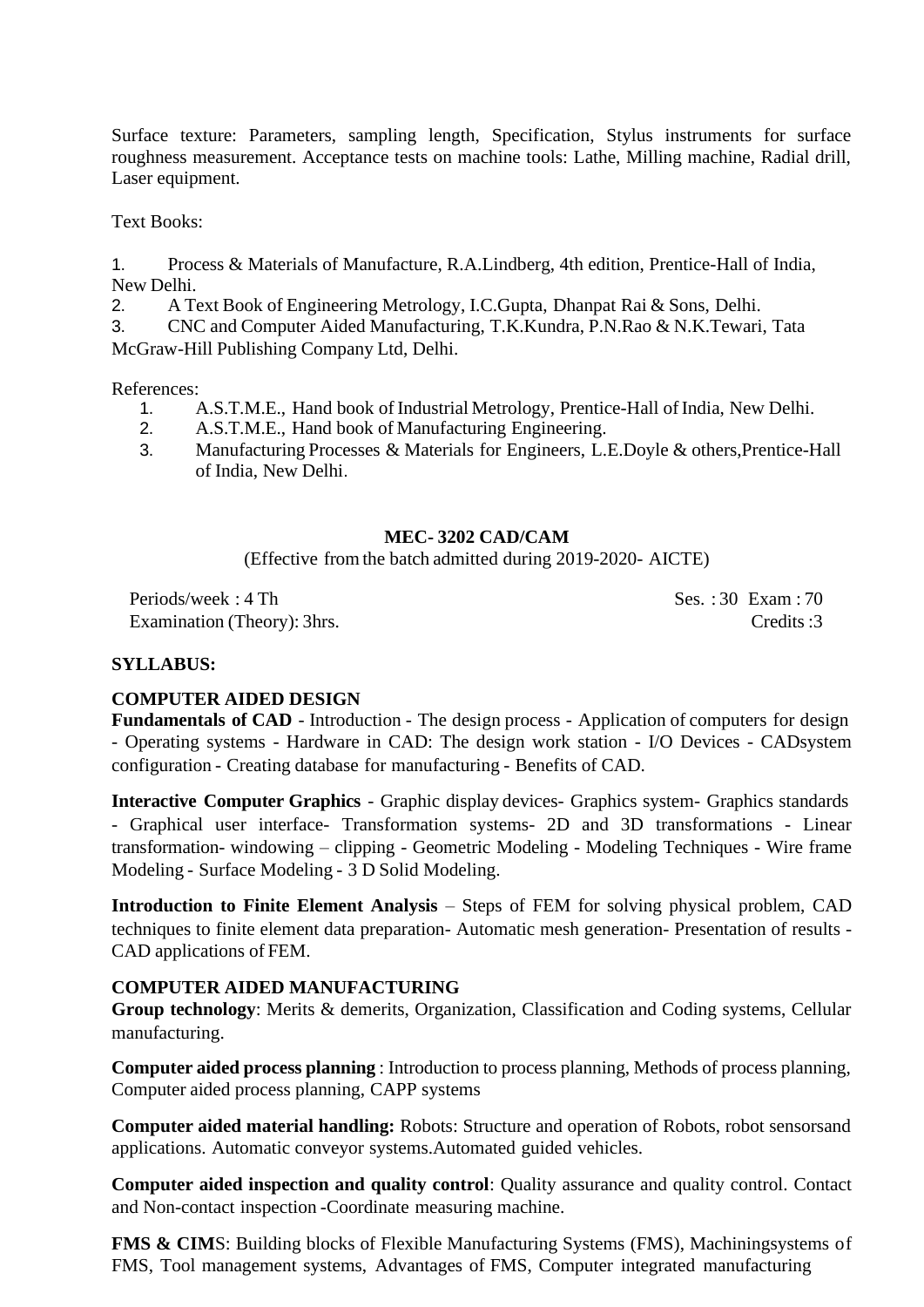# systems (CIMS).

# **Text Books:**

- 1. CAD/CAM- Computer Aided Design & Manufacturing, by M.D.Groover&E.W.Zimmer.
- 2. Computer Aided Design and Manufacturing, by Dr.Sadhu Singh, Khanna Publishers.

# **References:**

- 1. Computer Aided Design in Mechanical Engineering, by V.Rama Murthy.
- 2. Elements of Computer Aided Design & Manufacturing, by Y.C.Pao.
- 3. Computer Aided Kinetics for Machine Design, by D.L.Ryan.
- 4. Computer Aided Design and Manufacturing, by C.B.Besant&C.W.K.Lui.
- 5. Computer-Aided Analysis & Design by S. Ghosal, Prentice Hall of India.
- 6. CAD/CAM/CIM by Radhakrishna, New age international.
- 7. Computer Integrated Design and Manufacturing, by David D.Bedworth, MarkR.Henderson& Philip M.Wolfe, McGraw-Hill Book Company, Singapore.
- 8. Computer Aided Manufacturing, by P.N.Rao, N.K.Tewari&T.K.Kundra, Tata McGraw-Hill publishing company Ltd, NewtDelhi.

# **MEC 3203 APPLIED THERMODYNAMICS-II**

(Effective fromthe batch admitted during 2019-2020 AICTE)

Periods/week: 4 Th Ses.: 30 Exam: 70 Examination (Theory): 3hrs. Credits :3

# **SYLLABUS:**

**I.C. engines:** classification-comparison of two stroke and four stroke engines- comparison of S.I. and C.I. engines**-**Air cycles-Otto, Diesel, Dual, Stirling, Ericson and Atkinson cycles and their analysis-Valve timing and port timing diagrams- Efficiencies- air standard efficiency,indicated thermal efficiency, brake thermal efficiency, mechanical efficiency, volumetric efficiency and relative efficiency-Testing and performances of I.C. engines-Basic principles of carburetion and fuel injection.

**Combustion in I.C. Engines:** S.I. engines- Normal combustion and abnormal combustion-Importance of flame speed and effect of engine variables-types of abnormal combustion pre- ignition and knock, Fuel requirements and fuel rating, anti-knock additions- Combustion chamber requirements and Types of combustion chamber- Design principles of combustion chambers-C.I. engines- Stages of combustion- Delay period and its importance- effect of engine variables, diesel knock, suction compression and combustion induced turbulence, open and divided combustion chambers.

**Reciprocating and Rotary Compressors:** Reciprocating compressors-effect of clearance in compressors, volumetric efficiency-single stage and multi stage compressors-effect of inter cooling in multi stage compressors-Vane type blower-centrifugal compressor- Adiabatic efficiency-Diffuser- Axial flow compressors- Velocity diagrams, degree of reaction, performance characteristics.

**Gas Turbines**: Simple gas turbine plant- Ideal cycle, closed cycle and open cycle for gas turbines-Efficiency, work ratio and optimum pressure ratio for simple gas turbine cycle- Parameters of performance- Actual cycle, regeneration, Inter-cooling and reheating, closed andsemi-closed cycle-Jet propulsion and Rockets.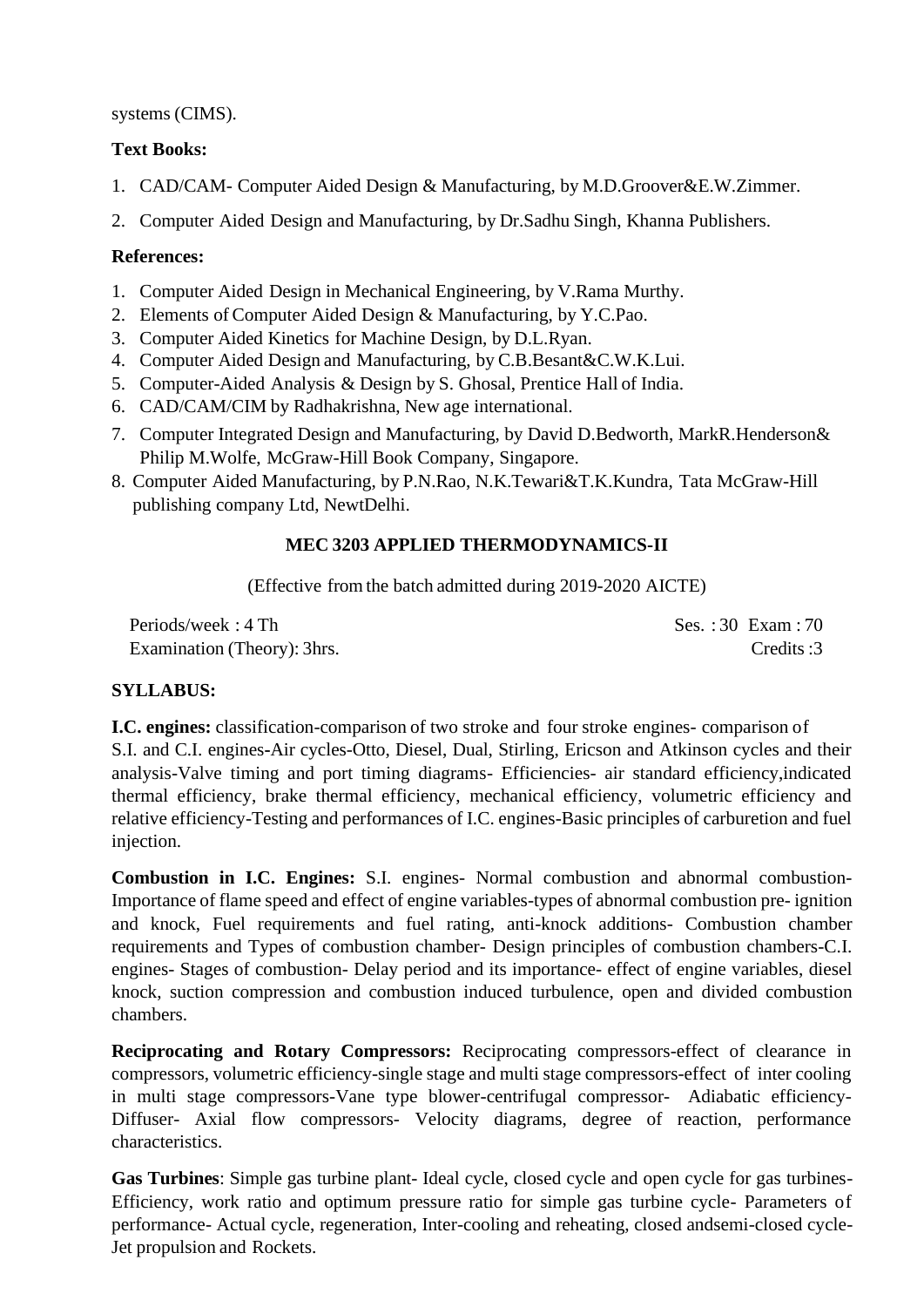**Nuclear powe r plants:** Classification of reactors-Thermal utilization-Fuels, Fuel moderator and coolant, Control and safety rods, Special properties of structural materials required, Induced radioactivity-Gas cooled reactors, Radiation hazards and shielding-Radio active waste disposal.

**Direct Energy Conversions and non conventional energy sources:** Solar Energy- Introduction, Solar radiation, Solar collectors, Energy storage-Wind Energy- Wind mills- Thermo Electric- MHD.

# **Text Books:**

- 1. A Treatise on Heat Engineering by Vasandhani and Kumar.
- 2. Applied Thermodynamics-II by R. Yadav.

# **References:**

- 1. Thermal Engineering, by R.K.Rajput.
- 2. I.C. Engines, by Mathur and Nehata.
- 3. Gas Turbines, by Cohen and Rogers.
- 4. Fluid Flow Machines, by M.S. GovindaRao, Tata McGraw Hill publishing company Ltd.
- 5. I.C. Engines by V. Ganesan.
- 6. Power Plant Engineering, P.K.Nag
- 7. Non ConventionalEnergy Sources, G.D.Rai
- 8. Internal Combustion Engines by R.K. Mohanty, Standard Book House

# **ELECTIVE-II MEC- 3204A AUTOMOBILE ENGINEERING**

.

(Effective fromthe batch admitted during 2019-2020- AICTE)

Periods/week: 4 Th Ses.: 30 Exam: 70 Examination (Theory): 3hrs. Credits :3

# **SYLLABUS:**

**Introduction:** Definition of automobile, Automobile Layout, Chassis and Transmission: Introduction to Drive Train: Clutch, Gearbox, Hook's Joint, Propeller /Drive Shaft, Slip Joint, Final Drive and Differential, Front and Rear Axles, Wheels and Tires, Control systems: Introduction to Steering, and Brakes. Electrical system: Introduction to Starting System, Ignition, dynamo/alternator, cut-out and wiring. Automobile Body: Parts and Stream lining, Automobile types: Front, Rear and Four wheel drive and Automotive materials.

**Engine (Powe r Plant):** Multi cylinder engine parts, Classification: 'In- line' and 'V' type, Multi-Valve Engines, VCR Engines, Super Charging/Turbo charging, Air filters, Fuel Systems: Petrol Engines: Carbureted and MPFI, Ignition Systems: Conventional and Electronic, Diesel Engines: Conventional, CRDI, and Duel Fuel engines., Performance, Combustion and Exhaust Emissions, Air pollution and their control: EGR and Catalytic Converters, EURO/Bharat Stage Norms: I, II, III, IV and V., Manifolds and Mufflers, EngineCooling and Lubrication.

**Clutch:** Necessity, Clutch Assembly: Construction and Working Principle, Types: Single and Multiple Plates, Free-Play, Fluid coupling/Torque converter, Clutch Troubles and Remedies.

**Gearbox:** Necessity of Transmission and Transaxle, Construction and Working Principle, Selector Mechanism, Types: Sliding mesh, Constant mesh, Synchromesh, and Epicyclical. Three, Four and Five- Speed Gearbox, Overdrive, Automatic Gearbox, Gearbox Troubles andRemedies.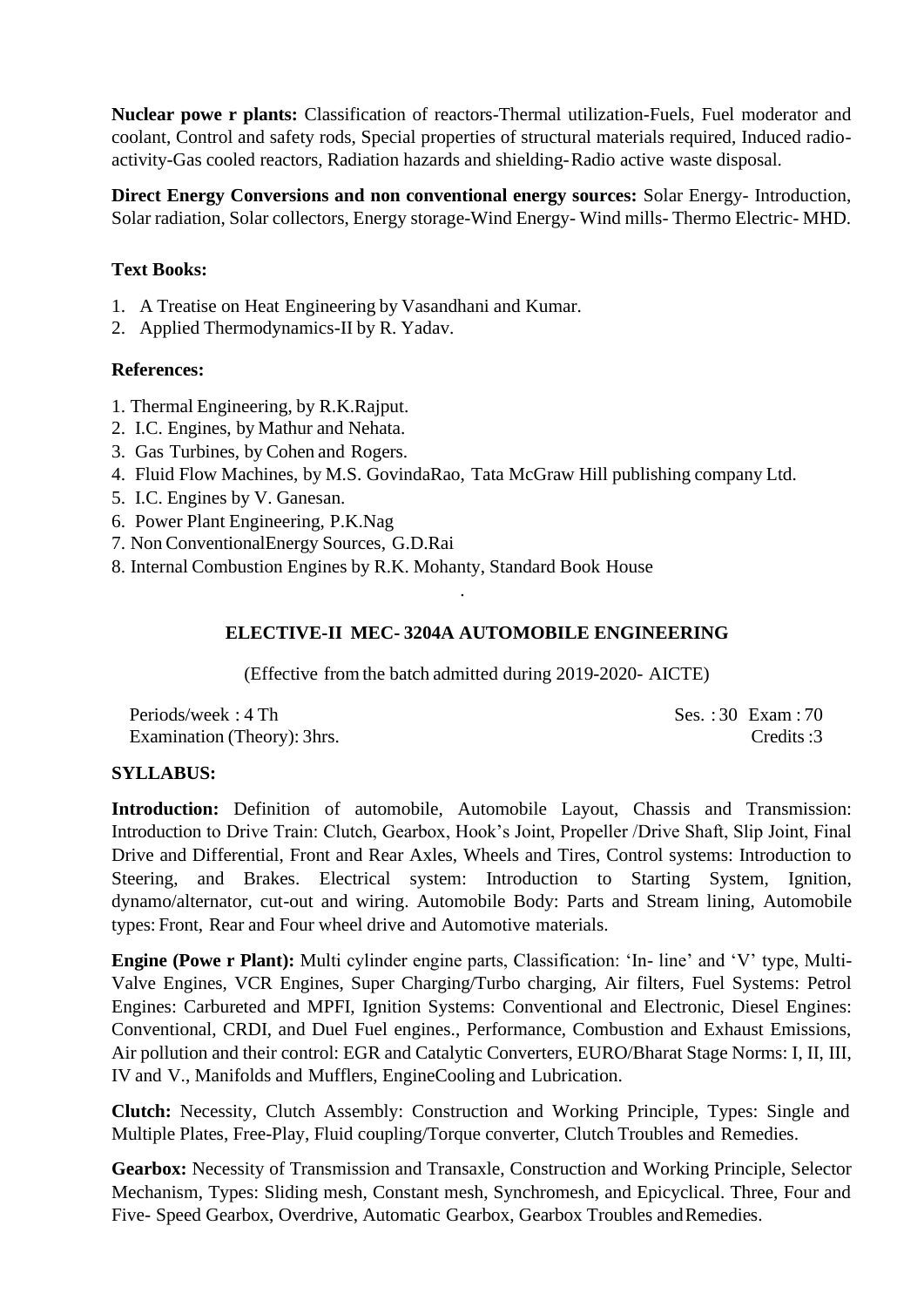**Drive shaft and Final Drive:** Drive Shaft: Constructional Features: Universal/Hooks Joints, Slip Joint, and Working Principle., Types of Propeller shafts, Final drive and Differential:

Necessity, Constructional Features and Working Principle., Front/Rear Axles: Constructional Features and Types of Rear Axle Floating, Wheels: Disc and Drum type, Tires: Tire Construction, Tube and Tubeless Tires, Radial Tires, Tire specification, Tire rotation and TireMaintenance.

**Suspension System and Vehicle Control**: Coil and Leaf Springs, Shock absorbers, Wheel alignment: Kingpin angle, Caster, Camber, Toe- in, and Toe-out., Necessity of vehicle control, Steering Mechanism and its Elements: Steering gear box and its types, Steering gear ratio, Constant Velocity Joints and linkages. Power Steering, Brake system: Necessity, Parking and Power Brakes, Parts and Working Principle of Mechanical, Air and. Hydraulic Brakes: Mater and Wheel cylinder, Properties of Brake Fluids, Brake Diagnostics and Service: Brake Bleeding, Anti- lock Braking System, Automobile Accessories and Tips for Safe Driving.

**Electrical and Electronic Systems:** Basics of Electrical/Electronic Systems: Battery, Starting system, Charging System, Lighting and Signaling System, A/C Electrical System, Electronic Engine Management system, Automotive Embedded Systems: Vehicle Security System and Working Principle of Computer Sensors: Temperature, Flow, Cam, knock, and Oxygen, and ECU/ ECM.

**Trouble shooting and Maintenance:** Engine and Vehicle Troubles: Diagnostic Information: Symptom descriptions and their Causes and Remedies, Periodic, Preventive and Break down Maintenance: Engine tuning, Fuel and Air filters, Lubricants, Maintenance of Battery and Electrical/Electronic System, and Tires. The Motor Vehicle Act (India).

**Introduction to Electric and Hybrid vehicles** : Performance and emission characteristics of electric and hybrid vehicles

# **Text Books:**

- 1. Automotive Mechanics (10/e) William H. Crouse and Donald L. Anglin, Tata McGraw-Hill Publishing Company Limited, ISBN: 0-07-059054-0
- 2. Automobile Engineering KK Jain/RB Asthana, Tata McGraw-Hill PublishingCompany Limited, ISBN: 0-07-044529-X
- 3. Internal Combustion Engines and Air Pollution- E.F. Obert, Harper & Row International Publishers Inc., ISBN: 0-06-350561-4

# **Reference Books**:

- 1. Automotive Mechanics S. Srinivasan, Tata McGraw-Hill Publishing companyLimited, ISBN: 0-07-044941-6
- 2. Internal Combustion Engines Heywood, John, B. McGraw-Hill Publications Limited.
- 3. Automotive Engines- S Srinivasan, Tata McGraw-Hill Publishing Company Limited,ISBN: 0- 07-040265-5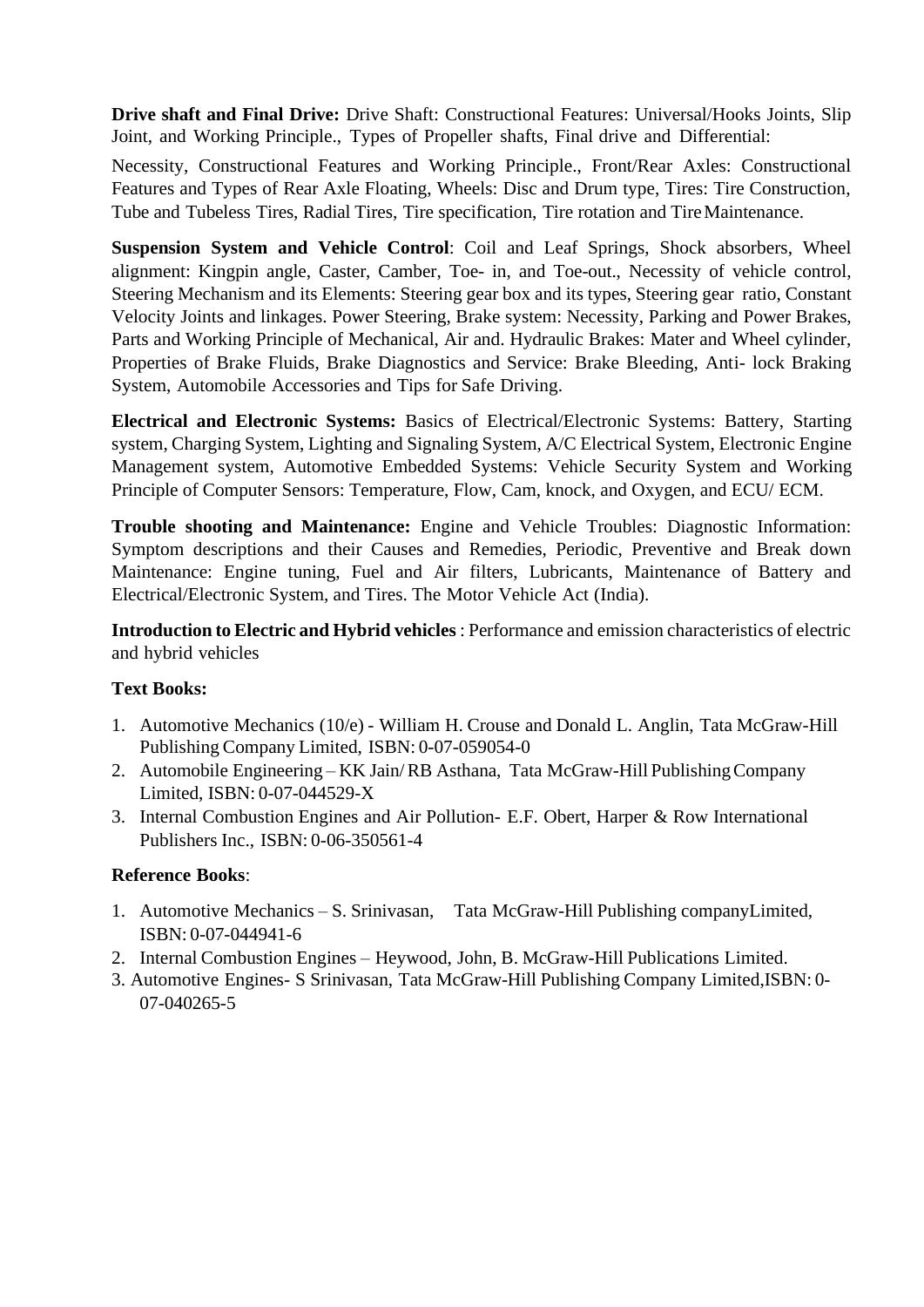# **ELECTIVE-II MEC- 3204B MECHANICAL VIBRATIONS**

(Effective fromthe batch admitted during 2019-2020- AICTE)

Periods/week: 4 Th Ses. : 30 Exam : 70 Examination (Theory): 3hrs. Credits :3

#### **SYLLABUS:**

**Single degree freedom systems** -Introduction - Single degree freedom systems- free and forced vibrations - Damping classification and damped systems .

**Two degree freedom systems** - Free, forced damped and undamped motions - Use of influence coefficients, Matrix methods and Lagrange's equations - Phenomenon of beat - Dynamic absorbers – Applications.

**Transient (Shock) vibrations** as applied to single and two degree freedom systems - Use of mathematics and graphical techniques in the analysis (superposition integral, Laplace transformations, phase plane techniques).

**Multi degree freedom systems** - Free and forced motions in longitudinal, torsional and lateral modes - damped and undamped, critical speeds of rotors.

**Continuous systems** - free and forced vibrations of string, bars and beams - Principle of orthogonality Classical and energy methodsby Rayleigh, Ritz and Gelerkin.

#### **References:**

- 1. Mechanical Vibrations/G.K.Groover/Nem Chand and Bros
- 2. Mechanical Vibrations / SS Rao/ Pearson/ 2009, Ed 4
- 3. Mechanical Vibrations by Den Hartog.
- 4 Mechanical Vibrations by R.Venkatachalam
- 5.Mechanical Vibrations/Schaum Series/ McGraw Hill
- 6. Vibration Problems in Engineering by Timoshenko and Young.
- 7. Mechanical Vibrations/Debabrata Nag/Wiley
- 8. Mechanical Vibrations and Noise engineering/ A.G.Ambekar/ PHI

#### **ELECTIVE-II MEC- 3204C RELIABILITY ENGINEERING**

(Effective fromthe batch admitted during 2019-2020 AICTE)

Periods/week: 4 Th Ses. : 30 Exam : 70 Examination (Theory): 3hrs. Credits :3 **SYLLABUS:**

**Introduction:** Concepts of quality and reliability, a brief history, terms, definitions, reliability function, MTTF, Hazard rate function, bath tub curve, conditional reliability.

**Constant failure rate models:** Exponential reliability, failure modes, failure modes with exponentialdistribution, applications, two parameter exponential distribution, Poisson process.

**Time dependent failure models:**Weibull distribution, burn-in screening for Weibull, three parameter Weibull distribution, Normal and Lognormal distributions

**Reliability of systems:** Series, parallel configurations, combined systems, k-out-of-n systems, complex configurations, common failure modes, minimal cuts and minimal paths.

**State dependent systems:** Markov analysis, load sharing, standby systems, degraded systems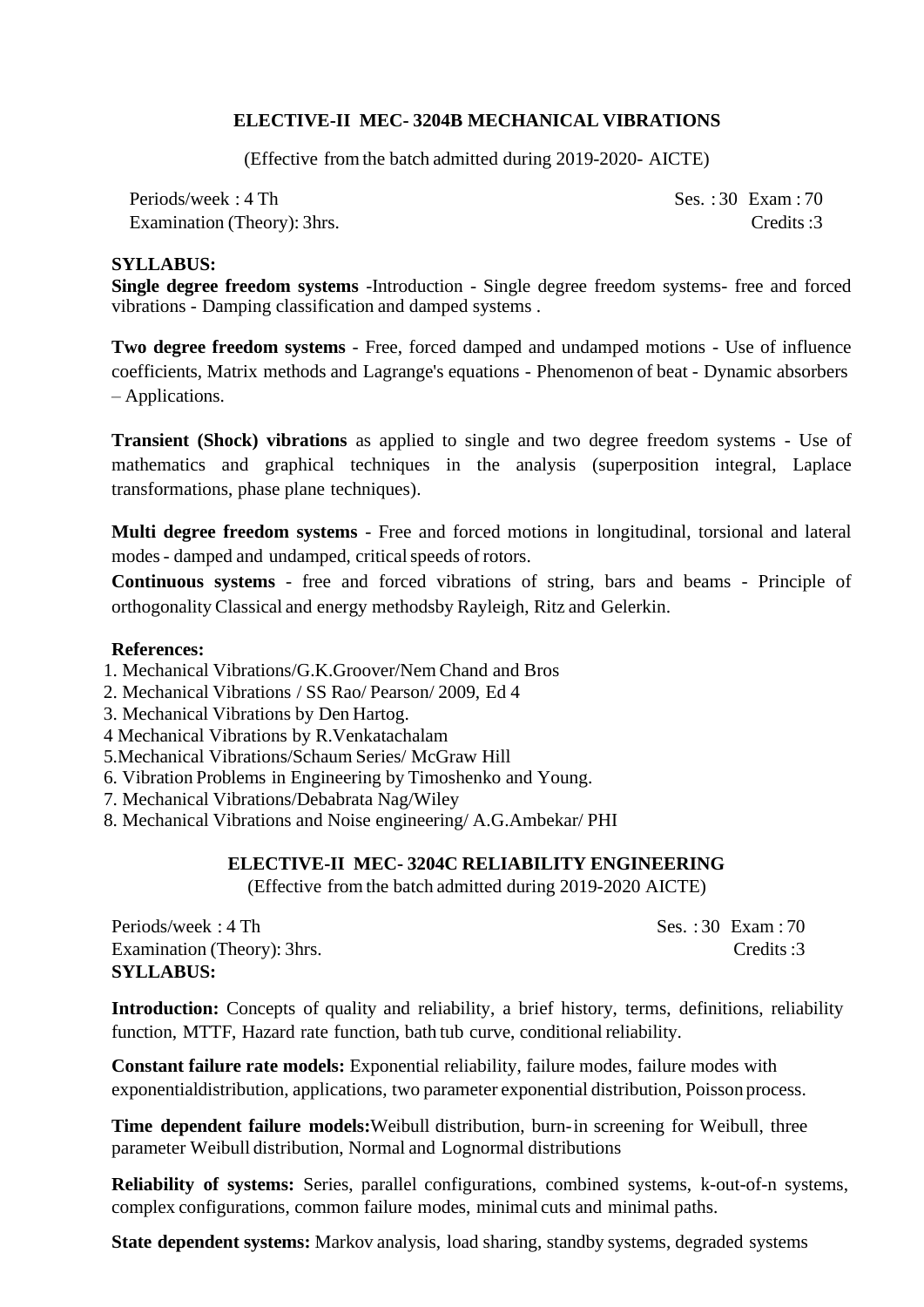**Physical reliability models:** Static models- random stress and random strength, dynamic models- periodic models, random loads.

**Design for reliability:** Reliability specification, Lifecycle costs, reliability allocation, design methods, failure analysis, FTA.

**Reliability testing:** Life testing, burn-in testing, acceptance testing-binomial acceptancetesting.

**Reliability growth testing:** Reliability growth process, idealized growth curve, Duane growth model.

## **Text Book:**

1. Introduction to Reliability and Maintenance engineering by Charles E Ebeling, Tata McGrawhill, India.

# **References:**

1. Introduction to Reliability Engineering by E.E. Lewis, John Wiley& Sons,NewYork

2. Reliability based design by S.S.Rao, McGraw-Hill, New York

# **MEC- 3205 PRODUCTION PLANNING AND CONTROL**

(Effective from the batch admitted during 2019-2020- AICTE) Periods/week: 4 Th Ses. : 30 Exam : 70 Examination (Theory): 3hrs. Credits :3

# **SYLLABUS:**

**Introduction :** Definition – Objectives of production Planning and Control – Functions of production planning and control – Types of production – Organization of production planning and control department.

**Forecasting** : Importance – Types of forecasting– Forecasting techniques – qualitativemethods and quantitative methods.

**Inventory management** : Functions of inventories – relevant inventory costs – EOQ model – Inventory controlsystems – ABC analysis – VED analysis

Material Requirement Planning, Bill of material, MRP II, Master Production Scheduling.

**Aggregate planning**,:Chase planning, Expediting, controlling aspects.

**Routing** : Definition – Routing procedure –Route sheets –– Factors affecting routing,procedure – Difference with loading

**Scheduling:** Policies – Types of scheduling- Forward and Backward Scheduling – Gantt Charts – Flow shop Scheduling – n jobs and 2 machines, n jobs and 3 machines – Job shop Scheduling – 2 jobs and n machines – Line of Balance.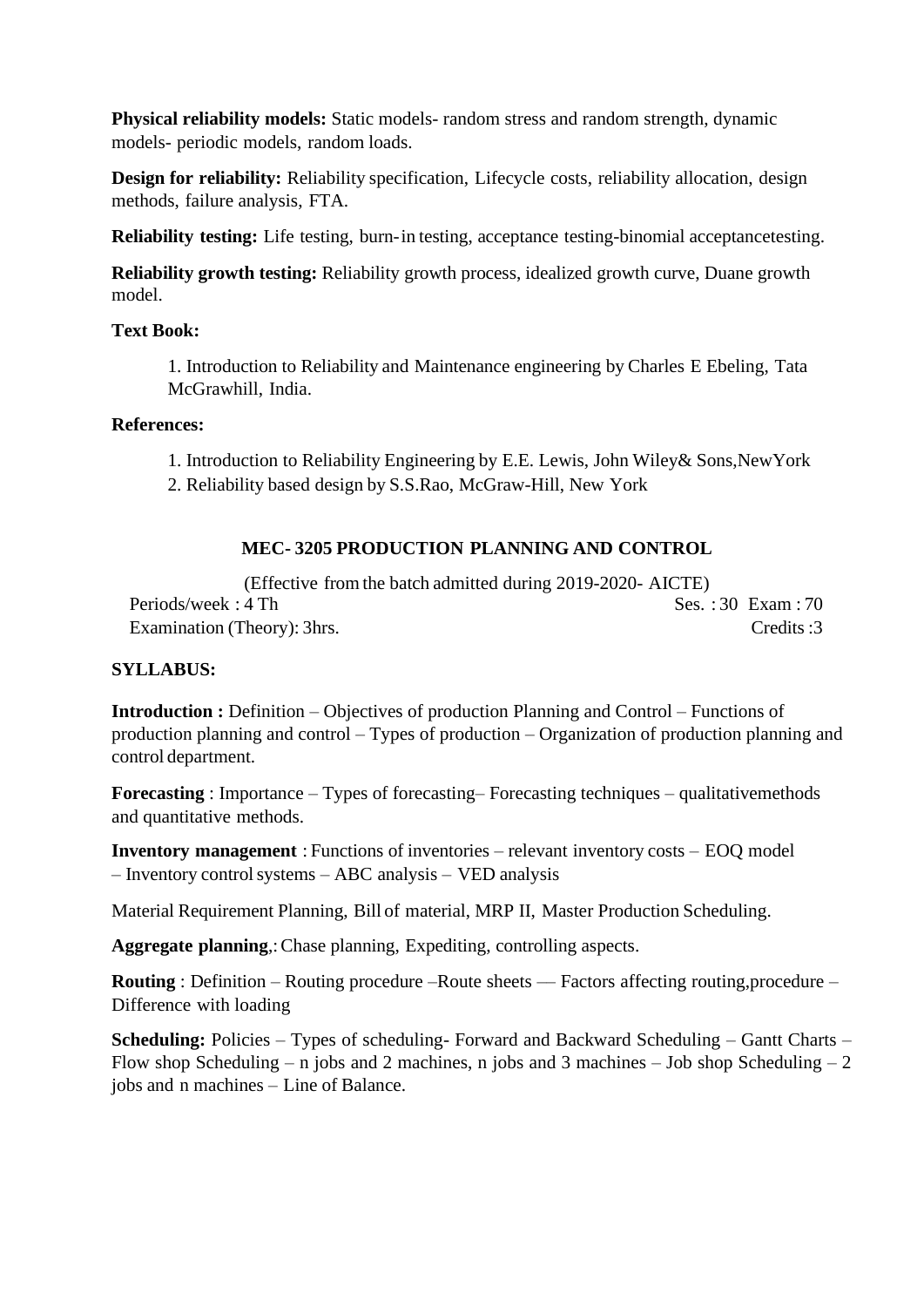**Dispatching** : Activities of dispatcher – Dispatching procedure – follow up – priority rulesfor dispatching jobs.

Applications of computer in production planning and control.

# **Text Books:**

1. Elements of Production Planning and Control / Samuel Eilon.

2. Modern Production/ operation managements / Baffa&RakeshSarin

# **References:**

- 1. Operations Management S.N. Chary.
- 2. Inventory Control Theory and Practice / Martin K. Starr and David W. Miller.
- 4. Production Control A Quantitative Approach / John E. Biegel.
- 5. Operations Management / Joseph Monks.

# **MEC- 3206 DESIGN OF MACHINE ELEMENTS**

(Effective fromthe batch admitted during 2019-2020- AICTE) Periods/week: 4 Th Ses. : 30 Exam : 70 Examination (Theory): 3hrs. Credits :3

# **SYLLABUS:**

**Introduction to Mechanical engineering design**: traditional design methods, different design models, Problem formulation, Design considerations, engineering materials and processes andtheir selection, BIS designation of steels, Mechanical properties, Load determination, manufacturing considerations in design.

**Design against static loads:** Modes of failure, Factory of safety, Axial, bending and torsional stresses, Stress concentration factors. Static failure theories.

**Fluctuations and fatigue stresses**, Soderberg, Goodman and modified Goodman diagrams, fatigue failure, design consideration in fatigue

**Threaded and welded joints**: forms of threads, basic types of screw fastenings, ISO metric screw threads, eccentrically loaded bolted joints, Torque requirement for bolt tightening, Fluctuations loads on bolted joints, fasteners, Joints with combined stresses. Power screws, Force analysis. Collar friction, Differential and compound screws design. Types and strength of weld joints subjected to bending and fluctuating loads, cotter and knuckle joints, welded joints, different types welded joints and their design aspects, welding inspection

**Shafts, keys and couplings**: shafts design on strength basis, torsional rigidity basis, Design of hollow shafts, flexible shafts, ASME codes for shafts, Keys and cotter design, Flat, square keys, Splines, Rigid and flange couplings, Flexible couplings

**Spring Design**: classification and spring materials, Spring end formation, Design of helical compression springs, helical extension springs, torsion springs, laminated springs, Protective coatings, Equalized stress in spring leaves. Multi - leaf springs. Surge in springs, Nipping andshot peening.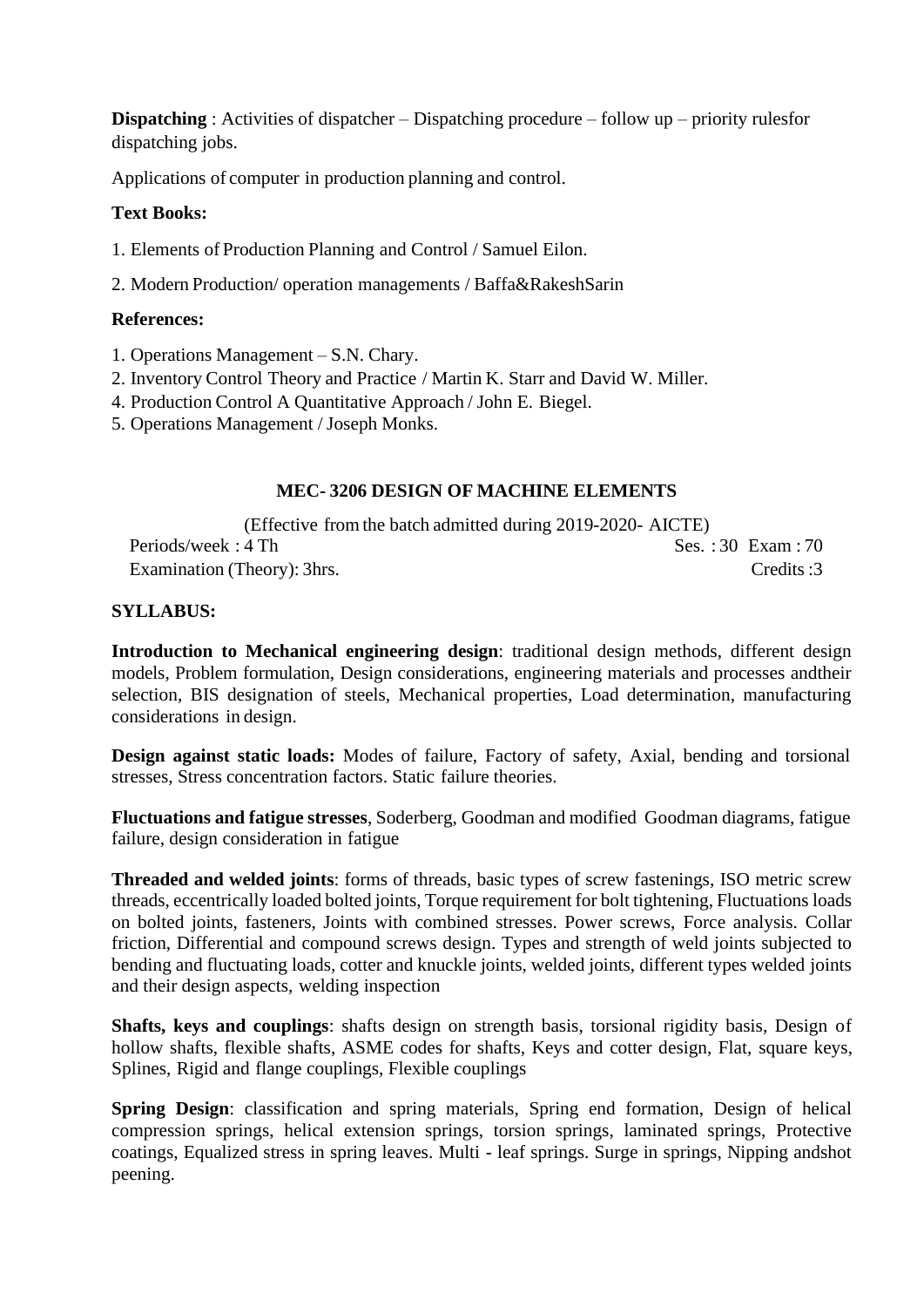#### **Text Books:**

1. Design of Machine Elements by V.B.Bhandari, TMH Publishing Co. Ltd., New Delhi

#### **References:**

- 1. Machine Design by Jain, Khanna Publications.
- 2. Machine Design by Pandya and Shaw, Charotar publications
- 3. Machine design, an integrated approach by R.L.Norton, 2<sup>nd</sup> edition, Pearson Education

#### **MEC- 3207 I. C ENGINES LAB**

((Effective from the batch admitted during 2019-2020 AICTE)

| Periods/week: 3 Lab            | Ses.: $50$ Exam: $50$ |
|--------------------------------|-----------------------|
| Examination (Practical): 3hrs. | Credits : $1.5$       |

#### **List of Experiments:**

- 1. Study and valve timing diagrams for four-stroke and study & PTD of two-stroke engines.
- 2. Determination of volumetric efficiency of the given air compressor by (i) plate orifice method and (ii) tank capacity method.
- 3. a) Determination of flash and fire points and
- 4. b) Canradsons carbon residue test.
- 5. Determination of calorific value of flues (solid, liquid and gaseous) by Bomb calorimeter/Gas calorimeter.
- 6. Determination of the kinematic and absolute viscosity of the given sample oils.
- 7. Load test and smoke test on I.C. Engines.
- 8. Morse test on multi-cylinder engine.
- 9. Heat balance sheet on I.C. Engines.
- 10. Study of multi-cylinder engines and determination of its firing order.
- 11. Calculations of efficiencies of the given air compressor.

#### **MEC- 3208 MANUFACTURING TECHNOLOGY LAB-II**

(Effective from the batch admitted during 2019-2020 AICTE) Periods/week: 3 Lab Ses. : 50 Exam : 50 Examination (Theory): 3hrs. Credits :1.5

#### **LIST OF EXPERIMENTS:**

- 1. Experiments on Lathe to establish the following curves
	- a) Depth of cut Vs Cutting force.
	- b) Feed Vs Cutting force.
	- c) Cutting speed Vs Cutting force.
- 2. Grinding of single point cutting tool as per given specifications (to check the tool angles).
- 3. Study of chip formations on shaping machine (with lead sample).
- 4. Torque measurement on drilling/milling machine.
- 5. Effect of speed and feed on surface roughness.
- 6. Measurement of cutting tool temperature in turning.
- 7. Sieve analysis to evaluate G.F.No.